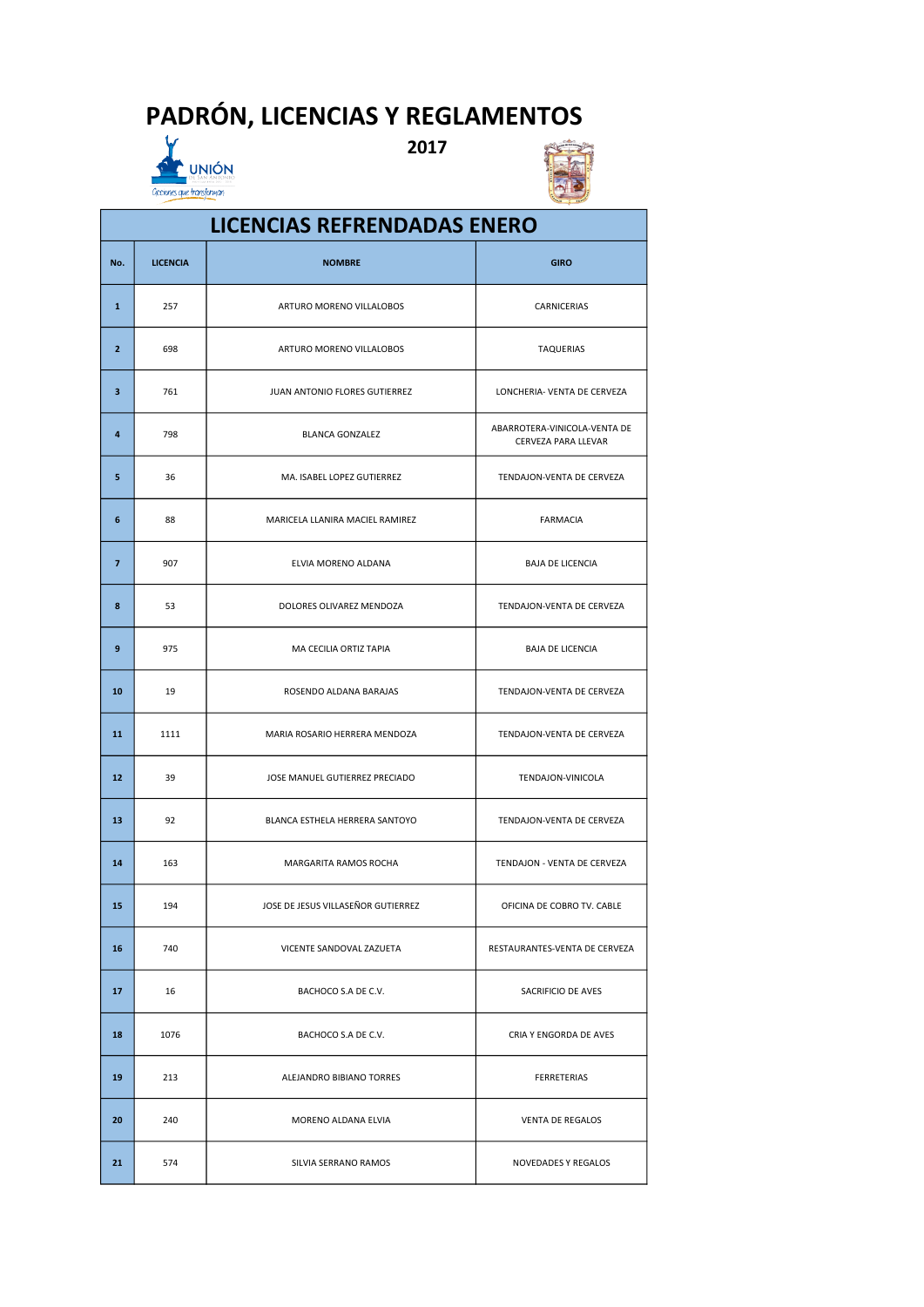| 22 | 968  | MARIA TERESA PRADO FLORES         | TRANSPORTE DE PASAJEROS                            |
|----|------|-----------------------------------|----------------------------------------------------|
| 23 | 201  | MARIA DEL CARMEN PRADO FLORES     | PAPELERIAS                                         |
| 24 | 305  | <b>JOSE PRADO FLORES</b>          | SALON DE EVENTOS                                   |
| 25 | 304  | <b>JOSE PRADO FLORES</b>          | SALON DE EVENTOS                                   |
| 26 | 1107 | MARIA ZUJEY CASTRO MENDOZA        | ABARROTERA                                         |
| 27 | 304  | ADRIANA GARCIA PRADO              | TRAMITE DE LICENCIA                                |
| 28 | 305  | ADRIANA GARCIA PRADO              | TRAMITE DE LICENCIA                                |
| 29 | 844  | SILVIA MUÑOZ SERRANO              | EXPENDIO DE GASOLINA                               |
| 30 | 845  | SILVIA MUÑOZ SERRANO              | <b>FORRAJERA</b>                                   |
| 31 | 1144 | TOMASA GUZMAN GUTIERREZ           | ABARROTERA                                         |
| 32 | 327  | MAXIMO ESPINOZA MENA              | TENDAJON                                           |
| 33 | 833  | JULIO CESAR AMADOR                | TENDAJON-VENTA DE CERVEZA                          |
| 34 | 45   | BEATRIZ MENDOZA VDA DE DAVALOS    | TENDAJON-VENTA DE CERVEZA                          |
|    |      |                                   |                                                    |
| 35 | 444  | FRANCISCO GARCIA RAMIREZ          | TENDAJON-VENTA DE CERVEZA                          |
| 36 | 129  | MARIA DE JESUS SANTILLANES        | TENDAJON-VENTA DE CERVEZA                          |
| 37 | 474  | JOSE ANTONIO MARTINEZ MALDONADO   | TIENDA DE ABARROTES                                |
| 38 | 276  | ELIAS ALFONSO CENTENO PALOS       | CONSULTORIOS                                       |
| 39 | 275  | ELIAS ALFONSO CENTENO PALOS       | <b>FARMACIAS</b>                                   |
| 40 | 274  | LORENA CENTENO LARIOS             | FARMACIA                                           |
| 41 | 164  | ISIDRO ALBA DE LA CRUZ            | TENDAJON                                           |
| 42 | 355  | GLAFIRA MARQUEZ HERNANDEZ         | VENTA DE MATERIALES PARA LA<br><b>CONSTRUCCION</b> |
| 43 | 1096 | PILAR VILLALOBOS ALDANA           | ABARROTERA                                         |
| 44 | 841  | ROSA LUNA NUÑEZ                   | TENDAJON                                           |
| 45 | 614  | FRANCISCO GUTIERREZ OLIVA         | VIDRERIA                                           |
| 46 | 1139 | NORYLI MARGARITA GONZALEZ MARTINE | TIENDA DE ROPA                                     |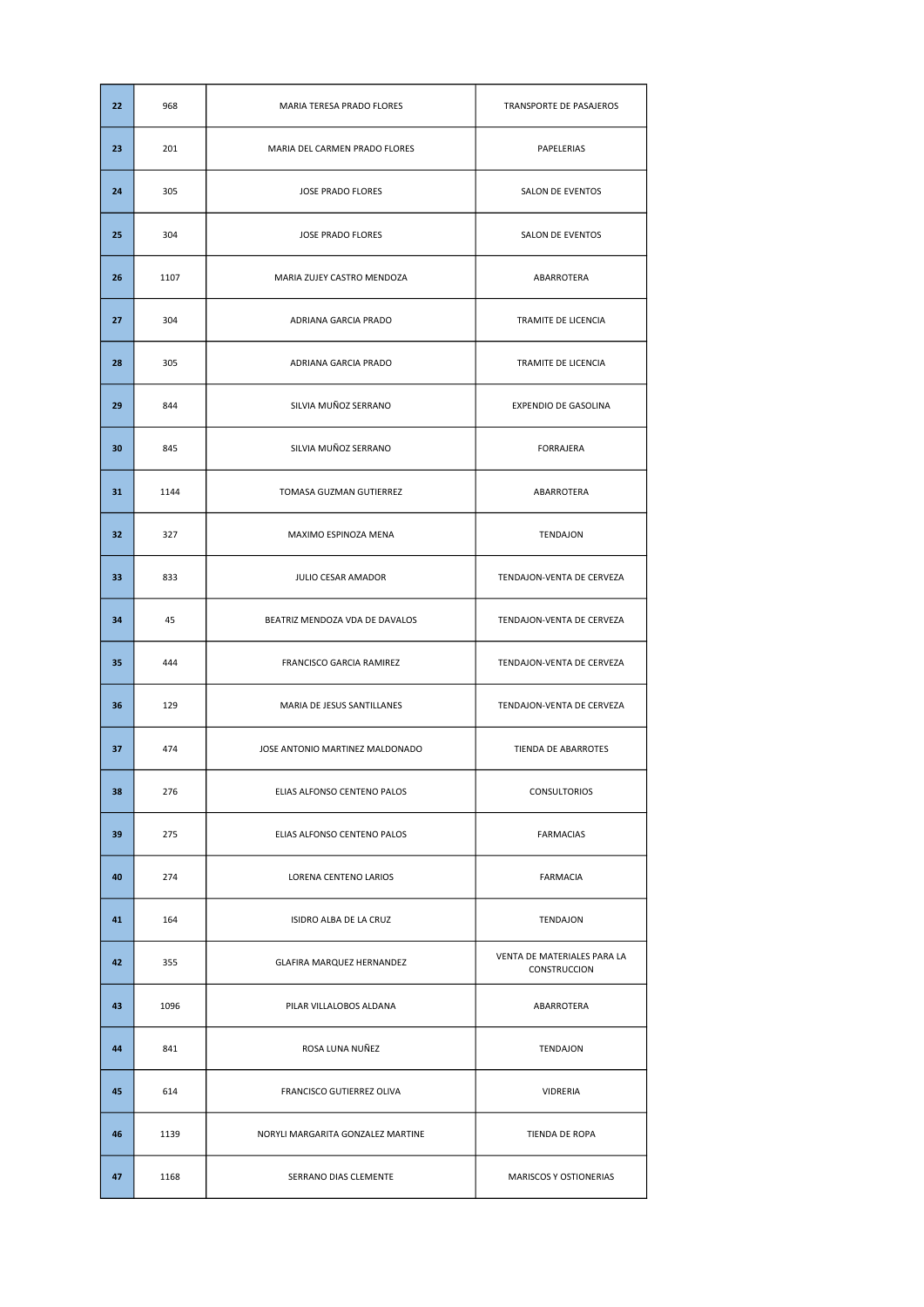| 48 | 989  | JAIME CEDILLO SERVIN                 | COMPRA-VENTA DE PINTURAS<br>SOLVENTES               |
|----|------|--------------------------------------|-----------------------------------------------------|
| 49 | 611  | MARIO ALBERTO COVARRUBIAS HERMOSILLO | ESTUDIO FOTOGRAFICO                                 |
| 50 | 356  | JAIME LOZANO LOPEZ                   | <b>REGALOS</b>                                      |
| 51 | 167  | JUAN FLORES SANCHEZ                  | <b>FABRICACION DE ESCOBAS</b>                       |
| 52 | 1140 | ELIZABETH ESTRADA GALINDO            | VENTA DE REGALOS                                    |
| 53 | 183  | <b>ANTONIO CRUZ RUIS</b>             | ZAPATERIAS                                          |
| 54 | 277  | MARIA SANCHEZ MARTINEZ               | PAPELERIAS                                          |
| 55 | 927  | JOSE VICTOR CRUZ MORENO              | <b>FABRICACION DE ROPA</b>                          |
| 56 | 995  | JOSE VICTOR CRUZ MORENO              | FERRETERIAS                                         |
| 57 | 170  | VICTOR CRUZ MOENO                    | <b>VENTA DE ROPA</b>                                |
| 58 | 173  | RUBEN DE ANDA MORENO                 | TORTILLERIA                                         |
| 59 | 1015 | LETICIA GUERRA MENDEZ                | TENDAJON-VENTA DE CERVEZA                           |
| 60 | 501  | JESUS RUANO JAUREGUI                 | ABARROTERA-VINICOLA-VENTA DE<br>CERVEZA PARA LLEVAR |
|    |      | RAMIREZ HERRERA FELIX                | TENDAJON                                            |
| 61 | 127  |                                      |                                                     |
| 62 | 1000 | JOSEFINA HERNANDEZ GUTIERREZ         | <b>VENTA DE REGALOS</b>                             |
| 63 | 1112 | JOSE NICANDRO RAMOS GUZMAN           | <b>TENDAJON</b>                                     |
| 64 | 409  | JULIA PEREZ ULLOA                    | TORTILLERIA                                         |
| 65 | 596  | TEOFANES MORENO VILLALOBOS           | FERRETERIAS                                         |
| 66 | 1080 | JOVITA RAMIREZ MORENO                | LONCHERIA                                           |
| 67 | 34   | JUAN ANTONIO FLORES GUTIERREZ        | TENDAJON                                            |
| 68 | 369  | SERVICIO UNION S.A DE C.V.           | GASOLINERA                                          |
| 69 | 95   | LUIS ANTONIO GONZALEZ PADILLA        | TENDAJON-VINICOLA                                   |
| 70 | 175  | <b>GOMEZ TORRES LUIS</b>             | TENDAJON                                            |
| 71 | 549  | SARA MARQUEZ OLIVA                   | TIENDA DE ROPA                                      |
| 72 | 1102 | ANABEL PEREZ GUTIERREZ               | PERFUMERIA                                          |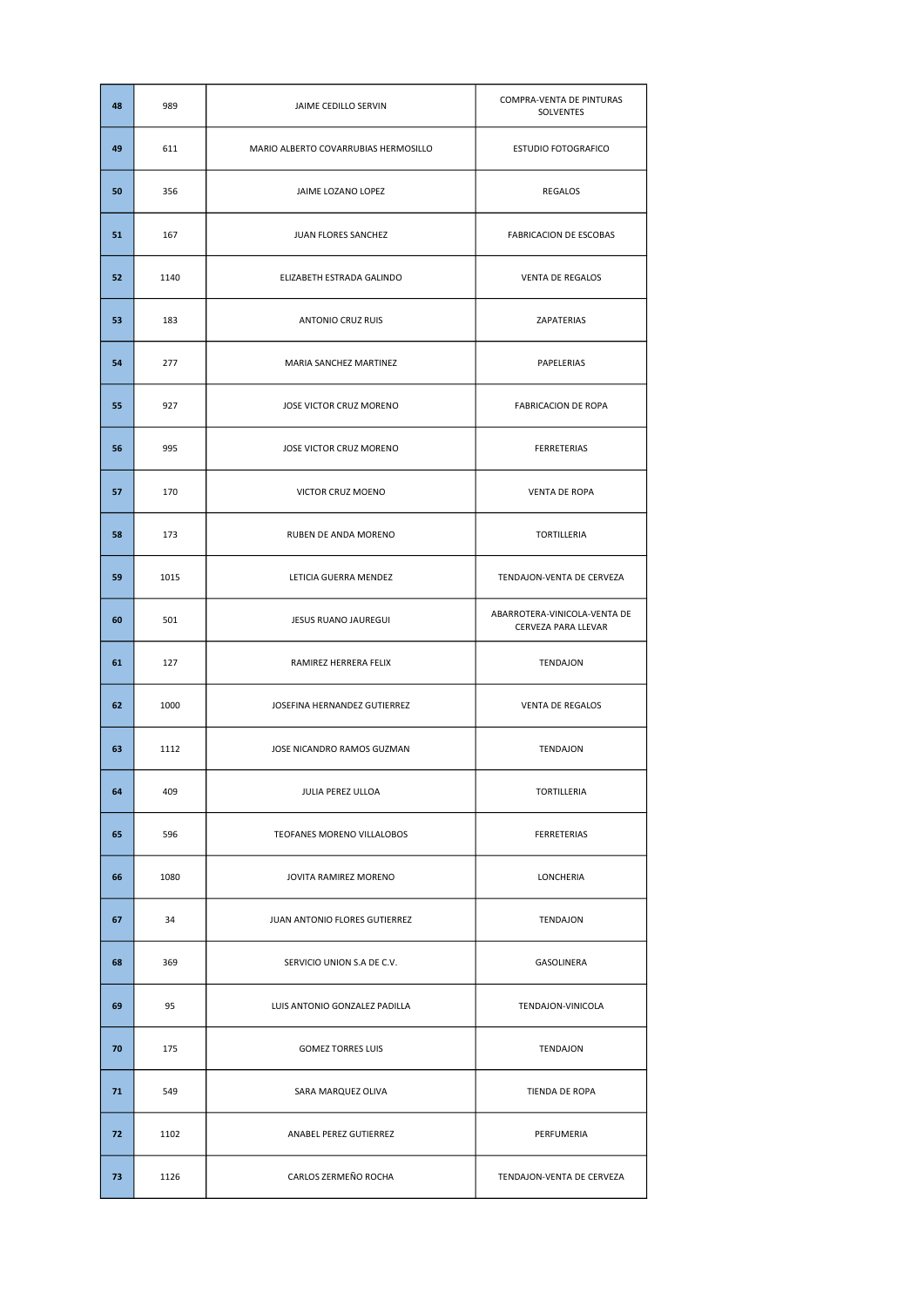| 74 | 278  | TERESA ZERMEÑO GOMEZ            | <b>TENDAJON</b>            |
|----|------|---------------------------------|----------------------------|
| 75 | 165  | CONCEPCION GONZALEZ RAMIREZ     | <b>HOTELES</b>             |
| 76 | 1219 | SOTELO CRUZ JUAN FCO            | PERFUMERIA                 |
| 77 | 348  | LACTEOS EL ANGEL                | CREMERIAS                  |
| 78 | 880  | JOSEFINA MAGAÑA PADILLA         | <b>FRUTERIA</b>            |
| 79 | 200  | MARIA GUADALUPE PADILLA CORNEJO | TIENDA DE ROPA             |
| 80 | 35   | <b>HECTOR ARENAS GONZALEZ</b>   | TENDAJON-VENTA DE CERVEZA  |
| 81 | 1108 | ROBERTO FELIPE GODINEZ PEREZ    | PURIFICADORA               |
| 82 | 291  | MARGARITO MORENO VILLALOBOS     | CARNICERIAS                |
| 83 | 661  | NAZARIO GOMEZ VARELA            | <b>TENDAJON</b>            |
| 84 | 601  | ANTONIA GUTIERREZ PRECIADO      | <b>FABRICACION DE ROPA</b> |
| 85 | 1123 | <b>CESAR MARTINEZ GUTIERREZ</b> | PIZZERIA                   |
| 86 | 949  | JOSE DE JESUS RAMIREZ TAPIA     | SALON DE EVENTOS           |

|                         |                 | LICENCIAS REFRENDADAS FEBRERO       |                                |
|-------------------------|-----------------|-------------------------------------|--------------------------------|
| No.                     | <b>LICENCIA</b> | <b>NOMBRE</b>                       | <b>GIRO</b>                    |
| $\mathbf{1}$            | 1252            | PRADO CARVAJAL SALVADOR             | VETERINARIA                    |
| $\overline{2}$          | 1249            | RODRIGUEZ ACEVEDO FIDEL             | LAVANDERIAS                    |
| $\overline{\mathbf{3}}$ | 999             | AYALA LEANOS SERGIO ALONSO          | ABARROTERA                     |
| 4                       | 1059            | SOTELO REYES MARINA                 | <b>TOSTADURIA</b>              |
| 5                       | 749             | LIZARDE JIMENEZ ROBERTO             | <b>CENTRO EDUCATIVO</b>        |
| 6                       | 1159            | BARAJAS GOMEZ ANA ISABEL            | ABARROTERA                     |
| $\overline{7}$          | 629             | AUTOBUSES DE LA PIEDAD S.A. DE C.V. | <b>TRANSPORTE DE PASAJEROS</b> |
| 8                       | 110             | JASSO CRUZ MARIA DOLORES            | TENDAJON-VENTA DE CERVEZA      |
| 9                       | 628             | <b>GONZALEZ PRECIADO VENANCIO</b>   | ABARROTERA                     |
| 10                      | 310             | MARQUEZ MEJOA BERTHA                | <b>TENDAJON</b>                |
| 11                      | 322             | CAMPOS LOZANO J JESUS               | TALLER DE HERRERIA             |
| 12                      | 1179            | QUEZADA VELAZQUEZ MARIA MERCEDES    | ABARROOTERA-PAPELERIAS         |
| 13                      | 1237            | ROMO GONZALEZ JOSE RAUL             | TENDAJON-VENTA DE CERVEZA      |
| 14                      | 5               | CASTRO ALCALA ARCELIA DEL CARMEN    | TENDAJON-VENTA DE CERVEZA      |
| 15                      | 856             | VILLAGRAN DELGADO SOCORRO           | TENDAJON-VENTA DE CERVEZA      |
| 16                      | 1146            | MARTINEZ AMBRIZ OSCAR               | ABARROTERA                     |
| 17                      | 972             | MANUEL ESPINO OLMEDA                | TENDAION-VENTA DE CERVEZA      |
| 18                      | 171             | MENDOZA MACIAS JENARO               | TENDAJON-VENTA DE CERVEZA      |
| 19                      | 1254            | <b>BARAJAS GUTIERREZ IRMA ROSA</b>  | <b>FARMACIAS</b>               |
| 20                      | 951             | BECERRA CENTENO MA, EUGENIA         | <b>ESTANCIA INFANTIL</b>       |
| 21                      | 505             | PADILLA PADILLA J. SOCORRO          | TENDAION-VENTA DE CERVEZA      |
| 22                      | 308             | <b>ESPINO OLMEDA ANTONIO</b>        | TENDAJON-VENTA DE CERVEZA      |
| 23                      | 207             | MUÑOZ MARTINEZ IMELDA               | PAPELERIAS                     |
| 24                      | 229             | <b>REA MARTINEZ ALBERTO</b>         | TENDAJON-VENTA DE CERVEZA      |
| 25                      | 78              | OLIVA MUÑOZ MARIA GLORIA            | <b>TENDAJON</b>                |
| 26                      | 1083            | CEDEÑO SANTOS MONICA DOLORES        | <b>CIBER PAPELERIA</b>         |
| 27                      | 105             | ASCENCIO BARAJAS JOSE DE JESUS      | <b>TORTILLERIA</b>             |
| 28                      | 588             | MORENO VILLALOBOS JULIO BLAS        | <b>VIVEROS</b>                 |
| 29                      | 1178            | REYES HERNANDEZ CLAUDIA ELENA       | PAPELERIAS                     |
| 30                      | 250             | DE ANDA ARRIETA LUIS ALBERTO        | <b>TORTILLERIA</b>             |
| 31                      | 249             | MARTINEZ MADONADO ROSA MARIA        | <b>TORTILLERIA</b>             |
| 32                      | 255             | DE ANDA ARRIETA LUIS ALBERTO        | <b>NOVEDADES Y REGALOS</b>     |
| 33                      | 251             | DE ANDA ARRIETA LUIS ALBERTO        | <b>TORTILLERIA</b>             |
| 34                      | 252             | MARTINEZ DE ANDA ROSA MARIA         | <b>TORTILLERIA</b>             |
| 35                      | 682             | <b>VERDIN HERNANDEZ LINA</b>        | <b>TIENDA DE ROPA</b>          |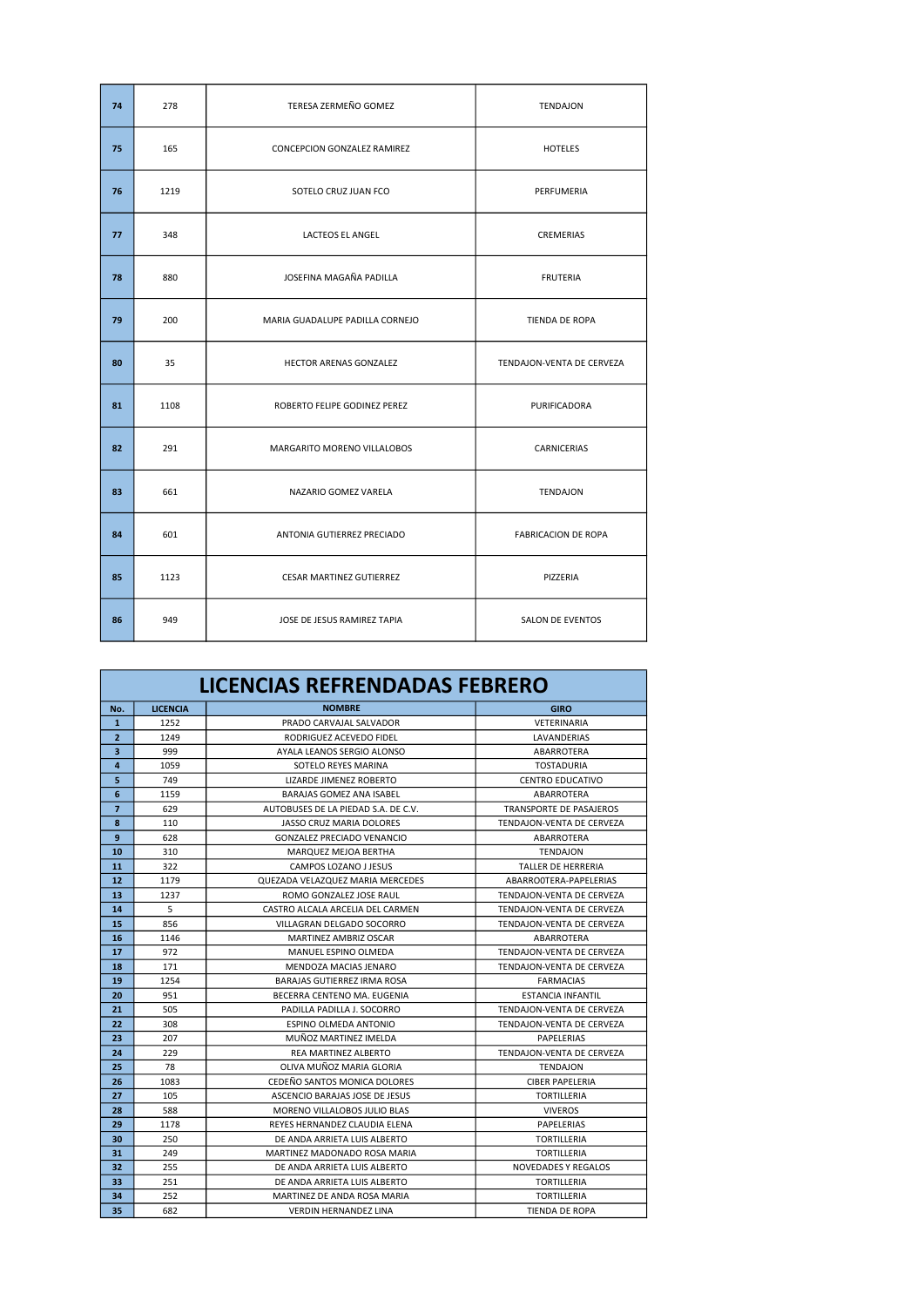| 36       | 1032        | GARCIA OLMEDA J DE JESUS                                   | <b>TALLER MECANICO</b>                          |
|----------|-------------|------------------------------------------------------------|-------------------------------------------------|
| 37       | 636         | <b>GARCIA RUEDA ESTHER</b>                                 | VETERINARIA                                     |
| 38       | 472         | LUNA LINARES JOSE ANTONIO                                  | <b>OPTICA</b>                                   |
| 39       | 584         | TORRES LOPEZ MARIA DEL CARMEN                              | <b>VENTA DE POLLO</b>                           |
| 40       | 1257        | HERNANDEZ RAMOS LAURA                                      | <b>ARTICULOS DE BEBE</b>                        |
| 41       | 1100        | <b>GARCIA TORRES LILIA</b>                                 | <b>VENTA DE ROPA</b>                            |
| 42       | 1255        | ROCHA ALCARAZ MA DE JESUS                                  | TIENDA DE ROPA                                  |
| 43       | 1266        | GONZALEZ OLIVARES HILDA GABRIELA                           | <b>FARMACIAS</b>                                |
| 44       | 1224        | <b>GUERRERO CRUZ MARIA DE LOURDES</b>                      | <b>TENDAJON</b>                                 |
| 45       | 1152        | DE LA CRUZ LEVY DAVID JUAN ISAAC                           | <b>VENTA DE CELULARES</b>                       |
| 46       | 1151        | HERNANDEZ HOUGHAM ASHLEIGH MARIE                           | <b>GIMNACIO</b>                                 |
| 47       | 1150        | HERNANDEZ HOUGHAM ASHLEIGH MARIE                           | <b>CIBER</b>                                    |
| 48       | 130         | GARCIA ALBA MARIA DE LA PAZ                                | <b>TENDAJON</b>                                 |
| 49       | 792         | <b>CENTENO LARIOS LORENA</b>                               | NOVEDADES Y REGALOS                             |
| 50       | 885         | DURAN PEREZ ISRAEL                                         | VINICOLA                                        |
| 51       | 515         | <b>GUTIERREZ MORENO ROSA MARIA</b>                         | ZAPATERIAS                                      |
| 52       | 13          | AMEZQUITA AMEZQUITA MA YSABEL                              | <b>TENDAJON</b>                                 |
| 53       | 1114        | GUTIERREZ VALADEZ NICOLAS                                  | TENDAJON-VENTA DE CERVEZA                       |
| 54       | 1117        | ORORS ALDANA JOSE ALFREDO                                  | TENDAJON-VENTA DE CERVEZA                       |
| 55       | 707         | SEMINUEVOS DE LINEA BLANCA S.A. DE C.V.                    | REPARACION Y VENTA DE                           |
|          |             |                                                            | <b>ELECTRODOMESTICOS</b>                        |
| 56       | 507         | AMBRIZ AVILA RAFAEL                                        | PANADERIAS                                      |
| 57       | 1265        | GUZMAN LUNA NORMA ELENA                                    | PAPELERIAS                                      |
| 58       | 1231        | FLORES VALADEZ GRISELDA DEL ROCIO                          | <b>FRUTERIA</b>                                 |
| 59       | 1267        | HERNANDEZ GARCIA SUSANA GUADALUPE                          | TENDAJON-FORRAJERA-VENTA DE                     |
|          |             |                                                            | CERVEZA                                         |
| 60       | 145         | DE LA CRUZ VALADEZ J LUIS                                  | <b>VENTA DE ROPA</b>                            |
| 61       | 1118        | JASSO SANTOS JUAN                                          | TENDAJON-VENTA DE CERVEZA                       |
| 62<br>63 | 1172        | LOPEZ GOMEZ BENJAMIN                                       | ABARROTERA                                      |
| 64       | 236         | VERDIN ARRIETA MARIA DEL CARMEN<br>ROMO GONZALEZ JOSE RAUL | TENDAJON<br><b>FABRICA DE PRODUCTOS LACTEOS</b> |
|          | 1243        |                                                            |                                                 |
| 65<br>66 | 873<br>680  | GONZALEZ NORIEGA MARIA EL CARMEN<br>FLORES ALBA HUGO       | CARNICERIAS<br>CENADURIA-VENTA DE CERVEZA       |
| 67       | 759         | MORALES PRADO MARIA TERESA DE JESUS                        | CONSULTORIO DENTAL                              |
| 68       | 783         | ROBLES TONCHE CARLOS DARWING                               | CONSULTORIO MEDICO                              |
|          |             |                                                            |                                                 |
|          |             |                                                            |                                                 |
| 69       | 256         | MORENO VILLALOBOS TEOFANES                                 | CARNICERIAS                                     |
| 70       | 364         | ESCOBEDO ROMERO MA REBECA                                  | TORTILLERIA                                     |
| 71       | 750         | MARGARITA CERRILLO SALCIDO                                 | TORTILLERIA                                     |
| 72       | 1226        | DELGADO OLIVARES ANABEL                                    | COCINA ECONOMICA                                |
| 73       | 1164        | BARAJAS GOMEZ TERESA DE JESUS                              | TENDAJON-VENTA DE CERVEZA                       |
| 74       | 46          | MACIEL MORENO JOSE ALFREDO                                 | TENDAJON-VENTA DE CERVEZA                       |
| 75       | 732         | CRUZ GONZALEZ MARIANO MARTIN                               | CARNICERIAS                                     |
| 76       | 696         | ELIZONDO DAVALOS ERASMO                                    | TENDAJON<br><b>FLORERIA</b>                     |
| 77       | 521<br>1033 | MARTINEZ HERNANDEZ ANTONIO                                 |                                                 |
| 78<br>79 |             | <b>GODINEZ MORENO RAUL</b>                                 | ABARROTERA                                      |
| 80       | 1158<br>126 | VILLALOBOS ROSALBA<br>TORRES GONZALEZ MA DEL REFUGIO       | ABARROTERA<br>TENDAJON                          |
| 81       | 1263        | AMEZQUITA MARQUEZ AN ALIDIA                                |                                                 |
| 82       | 77          | MORENO DE ANDA LUIS MANUEL                                 | <b>BAÑOS PUBLICOS</b><br>CREMERIAS              |
| 83       | 715         | SANCHEZ GUTIERREZ MARTIN                                   | ELABORACION DE DURO                             |
| 84       | 325         | ALDANA LOPEZ ISAIAS                                        | <b>TALLER DESERVICIOS VARIOS</b>                |
| 85       | 172         | MUÑOZ DE ANDA VICTORINA                                    | VENTA DE AUTOPARTES                             |
| 86       | 416         | LEDEZMA ALBA BLANCA ESTHE LA                               | ABARROTERA                                      |
| 87       | 219         | TREJO MOLINA OFELIA                                        | VINICOLA                                        |
| 88       | 1045        | SOTELO GRANADOS MARIA DE LOS ANGELES                       | ABARROTERA                                      |
| 89       | 317         | MORENO RAMIREZ FELIPA                                      | RENTA DE COMPUTADORA                            |
| 90       | 316         | PALOS MORENO JUAN CARLOS                                   | FABRICACION DE ELECTRODOMESTICOS                |
| 91       | 1227        | ALONSO GONZALEZ MARIA DE LOURDES MACRINA                   | COCINA ECONOMICA                                |
| 92       | 1175        | LOPEZ HERNANDEZ JOSE MARIA                                 | TIENDA DE ROPA                                  |
| 93       | 1176        | LOPEZ HERNANDEZ JOSE MARIA                                 | TIENDA DE ROPA                                  |
| 94       | 751         | PEREZ GUTIERREZ JUAN MANUEL                                | <b>DISCOTEC</b>                                 |
| 95       | 517         | LOZANO GODINEZ NORMA ELENA                                 | <b>FUENTE DE SODAS</b>                          |
| 96       | 683         | RUIZ VERDIN JUAN JOSE                                      | LABORATORIO DE ANALISIS CLINICOS                |
| 97       | 510         | GUTIERREZ RUIZ ALEXIS AARON                                | MUEBLERIA EN GENERAL                            |
| 98       | 435         | ALFEREZ GUTIERREZ ANTONIA                                  | TENDAJON                                        |

|                          | <b>LICENCIAS REFRENDADAS MARZO</b> |                                   |                                                   |  |
|--------------------------|------------------------------------|-----------------------------------|---------------------------------------------------|--|
| No.                      | <b>LICENCIA</b>                    | <b>NOMBRE</b>                     | <b>GIRO</b>                                       |  |
|                          | 1232                               | BAUTISTA ARAMBULA JESUS ANGEL     | <b>FARMACIAS</b>                                  |  |
| $\overline{\phantom{a}}$ | 976                                | SOTELO RUIZ ROBERTO               | TALLER MECANICO                                   |  |
| 3                        | 881                                | PALÑOS MORENO ANGELINA DEL CARMEN | SALON DE FIESTAS INFANTILES                       |  |
| $\overline{a}$           | 48                                 | <b>GOMEZ MEDINA BRISA IMELDA</b>  | TENDAION-VENTA DE CERVEZA                         |  |
| 5                        | 1127                               | AYALA GOMEZ LUISERNESTO           | MARISCOS Y OSTIONERIAS-VENTA DE<br><b>CERVEZA</b> |  |
| 6                        | 1163                               | <b>MARTINEZ LOPEZ ALFONSO</b>     | TENDAJON                                          |  |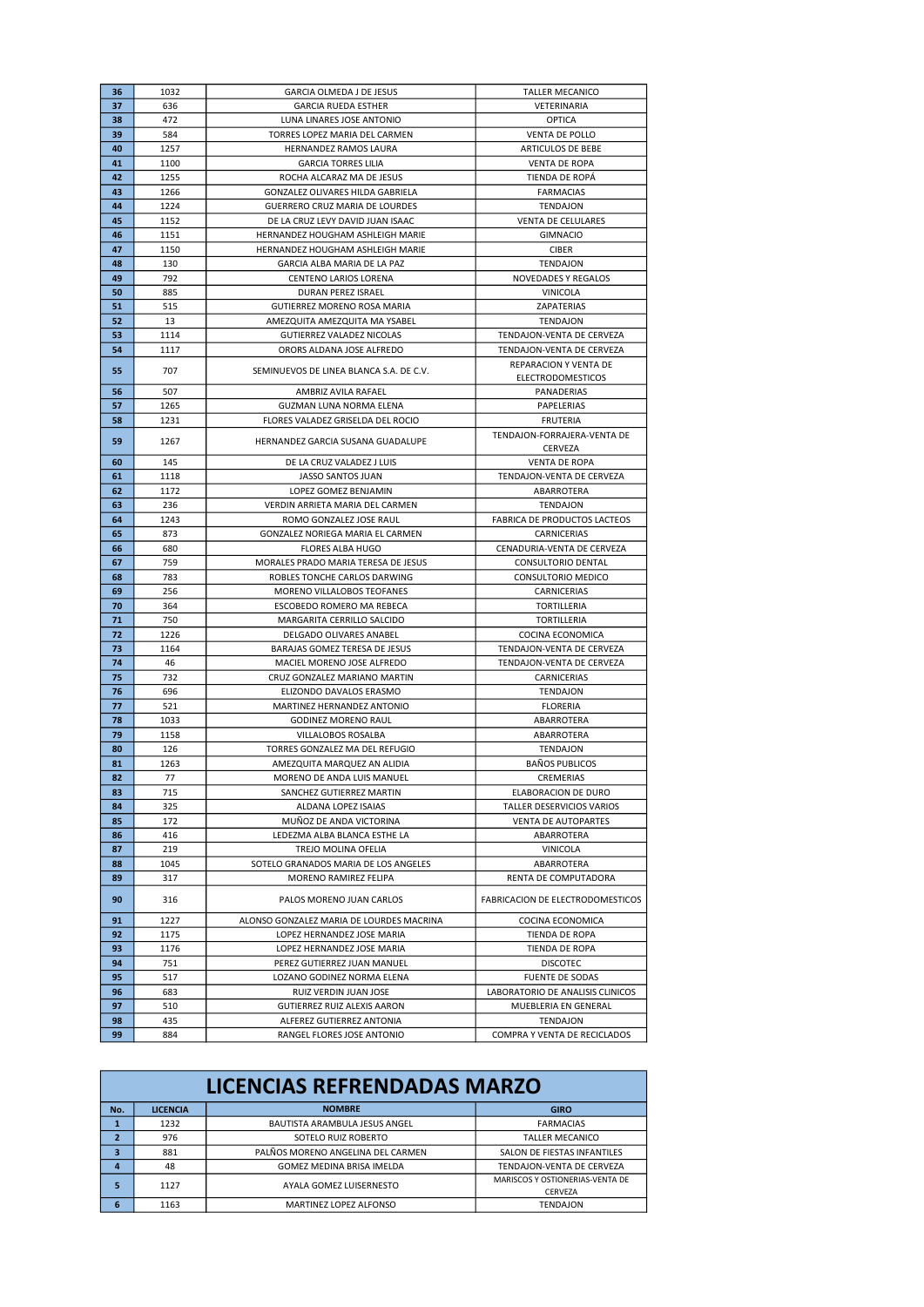| $\overline{7}$ | 1141        | ANTIMO JASSO BIANCA ROXANA                                   | ABARROTERA                              |
|----------------|-------------|--------------------------------------------------------------|-----------------------------------------|
| 8              | 1101        | DIST. INTER DE MEDIC. Y EQUIPO MEDCO                         | <b>FARMACIAS</b>                        |
| 9              | 246         | OROS A LA TORRE ANTONIO                                      | TENDAJON-VENTA DE CERVEZA               |
| 10             | 908         | ZERMEÑO SOLIS MA DEL CARMEN                                  | ABARROTERA                              |
| 11             | 1273        | PALACIOS SANCHEZ OSCAR JOSUE                                 | PURIFICADORA DE AGUA                    |
| 12             | 144         | FELIPE CARLOS JIMENEZ INIGUEZ                                | <b>HOTELES</b>                          |
|                |             |                                                              | RESTAURANTES-VENTA DE BEBIDAS           |
| 13             | 71          | FELIPE CARLOS JIMENEZ INIGUEZ                                | ALCOHOLICAS                             |
| 14             | 1043        | SANTILLANES REYES MA DOLORES                                 | ABARROTERA                              |
| 15             | 241         | MARTINEZ BARAJAS MANUELA                                     | TENDAJON                                |
| 16             | 72          | MARTINEZ ATILANO ORTENCIA                                    | RESTAURANTES-VENTA DE CERVEZA           |
| 17             | 389         | ESPINOZA ALANIZ LUIS                                         | <b>TALLER MECANICO</b>                  |
| 18             | 1085        | GONZALEZ MAGAÑA VICTOR ADOLFO                                | <b>CARNICERIAS</b>                      |
| 19             | 901         | JESUS ANTONIO SALDAÑA ESCOTO                                 | CARNICERIAS                             |
| 20             | 443         | MENDOZA GOMEZ VANESA                                         | TENDAJON-VENTA DE CERVEZA               |
| 21             | 932         |                                                              |                                         |
|                |             | SERGIO SOTELO LOPEZ                                          | TORTILLERIA                             |
| 22             | 1268        | MARTINEZ MEZA JOSE RAMON                                     | <b>RESTAURANT- BAR</b>                  |
| 23             | 354         | SOTELO LOPEZ SERGIO                                          | TENDAJON-VENTA DE CERVEZA               |
| 24             | 208         | ZERMENO GUERRERO JESUS                                       | TENDAJON                                |
| 25             | 482         | <b>GONZALEZ GONZALEZ MARTIN</b>                              | MADERERIA                               |
| 26             | 948         | J. GUADALUPE RIVERA PEÑA                                     | TENDAJON-VENTA DE CERVEZA               |
| 27             | 26          | SERRANO DELGADO ANTONIA                                      | TENDAJON-VENTA DE CERVEZA               |
| 28             | 888         | HERNANDEZ MARTINEZ DEMMIS CHISTOPHER                         | TENDAJON                                |
| 29             | 1234        | VICENTE ESTRADA LETICIA                                      | RESTAURANTES-VENTA DE CERVEZA           |
| 30             | 1270        | BALTAZAR AVILA OFELIA                                        | ABARROTERA                              |
| 31             | 694         | <b>GONZALEZ OROZCO JORGE</b>                                 | <b>BILLARES-VENTA DE CERVEZA</b>        |
| 32             | 508         | SOTELO RUIZ ANDREA                                           | COCINA ECONOMICA                        |
| 33             | 641         | GONZALEZ GUTIERREZ IRMA                                      | TIENDA DE ROPA                          |
| 34             | 944         | MACIEL MORENO JOSE ALFREDO                                   | TENDAJON-VENTA DE CERVEZA               |
| 35             | 813         | <b>MORENO PEREZ</b>                                          | TIENDA DE ROPA                          |
| 36             | 1081        | SANTOS CRUZ MARTHA ELENA                                     | <b>FLORERIA</b>                         |
| 37             | 1177        | TORRES GONZALEZ VANESSA DEL CARMEN                           | PIZZERIAS                               |
| 38             | 1154        | DE ANDA MORENO CAMILO                                        | TALLER DE SOLDADURA                     |
| 39             | 936         | <b>TORRES TORRES ALFONSO</b>                                 | <b>NOVEDADES Y REGALOS</b>              |
| 40             | 1087        | MORENO ALDANA AURELIO                                        | NOVEDADES Y REGALOS                     |
| 41             | 1089        | DISTRIBUIDORA INTERNACIONAL DE MED. Y EQ. MEDICO             | <b>FARMACIAS</b>                        |
| 42             | 806         | DE LA CRUZ LEVY DAVID JUAN ISAAC                             | <b>VENTA DE CELULARES</b>               |
| 43             | 491         | LOZANO SANCHEZ HECTOR                                        | <b>FORRAJERA</b>                        |
| 44             | 292         |                                                              |                                         |
|                |             | ONTIVEROS ROCHA FRANCISCO                                    | ABARROTERA                              |
| 45             | 151         | AMEZQUITA RAMIREZ SAVINO                                     | VENTA DE BEBIDAS ALCOHOLICAS-BAR        |
| 46             | 654         | ESPERANZA PADILLA VERDIN                                     | MERCERIA                                |
| 47             | 156         | LOPEZ OLIVARES FRANCISCA                                     | <b>FUENTE DE SODAS</b>                  |
| 48             | 1007        | <b>GUZMAN ROCHA DAVID</b>                                    | BILLARES-VENTA DE CERVEZA               |
| 49             | 192         | ALBA ALFEREZ MARTHA                                          | TENDAJON                                |
| 50             | 1006        | <b>GUZMAN ROCHA DAVID</b>                                    | TENDAJON-VENTA DE CERVEZA               |
| 51             | 1024        | MEJIA ESPINOZA JAVIER                                        | <b>BAR</b>                              |
| 52             | 879         | MENDOZA GOMEZ ISIDRO                                         | TENDAJON-VENTA DE CERVEZA               |
| 53             | 930         |                                                              |                                         |
|                |             | ACEVEDO GUTIERREZ MONICA MARIA                               | PAPELERIAS                              |
| 54             | 242         | <b>GUTIERREZ VALADEZ RODOLFO</b>                             | <b>TALLER DE HERRERIA</b>               |
| 55             | 239         | AMEZQUITA HURTADO JUAN                                       | <b>CANTINAS Y BARES</b>                 |
| 56             | 941         | MENDOZA PEREZ LETICIA                                        | <b>NOVEDADES Y REGALOS</b>              |
| 57             | 966         | DIAZ VALDERRAMA DIANA ELISA                                  | ABARROTERA                              |
|                |             |                                                              | MARISCOS Y OSTIONERIAS-VENTA DE         |
| 58             | 1240        | JACINTO ZACARIAS ERICK GUADALUPE                             | CERVEZA                                 |
| 59             | 913         | SERRANO HERNANDEZ LUIS ARTURO                                | TALLER DE HERRERIA                      |
| 60             | 8           | GONZALEZ AMEZQUITA ANGELINA                                  | TENDAJON                                |
| 61             | 42          | LOPEZ ESCOTO ELICIA                                          | TENDAJON-VENTA DE CERVEZA               |
|                |             |                                                              |                                         |
| 62             | 1109        | RAMIREZ SERRANO                                              | TENDAJON-LONCHERIA-VENTA DE CERVEZA     |
| 63             | 1274        | MENDEZ CONTRERAS RUDY                                        | TENDAJON-VENTA DE CERVEZA               |
| 64             | 858         | <b>GARCIA MORENO AURELIA</b>                                 | TENDAJON                                |
| 65             | 994         | MORENO VILLALOBOS JULIO BLAS                                 | TAQUERIAS                               |
| 66             | 695         | PADILLA VAZQUEZ ARACELI                                      | VENTA DE CHOCOMILES Y JUGOS             |
| 67             | 332         | PADILLA VAZQUEZ ARACELI                                      | <b>VENTA DE ROPA</b>                    |
| 68             | 1113        | MARTINEZ MALDONADO RAMON                                     | TENDAJON-VENTA DE CERVEZA               |
| 69             | 544         | GARCIA GUERRERO ROSA EUGENIA                                 | <b>BAJA DE LICENCIA</b>                 |
| 70             | 293         | GARCIA GUERRERO MARIA ALEJANDRA                              | TENDAJON                                |
| 71             | 294         | GARCIA GUERRERO MARGARITA                                    | PAPELERIAS                              |
| 72             | 295         | <b>GARCIA JASSO RODRIGO</b>                                  | TENDAJON                                |
| 73             | 396         | VERDIN NAVARRO ANA CECILIA                                   | NOVEDADES Y REGALOS                     |
| 74             | 506         | MA. REFUGIO ALBA VERDIN                                      | RESTAURANTES                            |
| 75             | 1222        | ALBA SERRANO LUIS VENTURA                                    | RENTA DE MOBILIARIO                     |
| 76             | 243         |                                                              |                                         |
|                |             | MORENO VILLALOBOS ZENAIDA                                    | TIENDA DE ROPA                          |
| 77             | 21          | VAZQUEZ VILLALOBOS NAZARIO                                   | TENDAJON-VENTA DE CERVEZA               |
| 78             | 1050        | BUENROSTRO LEDEZMA SERGIO                                    | RENTA DE MOBILIARIO                     |
| 79             | 225         | MENDOZA JOAQUIN                                              | CARNICERIAS                             |
| 80             | 169         | REYES PRECIADO ROGELIO FRANCISCO                             | TENDAJON-VENTA DE CERVEZA               |
| 81             | 297         | LARA ANDRADE VICTOR MANUEL                                   | PALETERIAS                              |
| 82<br>83       | 1049<br>281 | LARA ANDRADE VICTOR MANUEL<br>TORRES GONZALEZ MARIA ANGELICA | CAFETERIAS<br>TENDAJON-VENTA DE CERVEZA |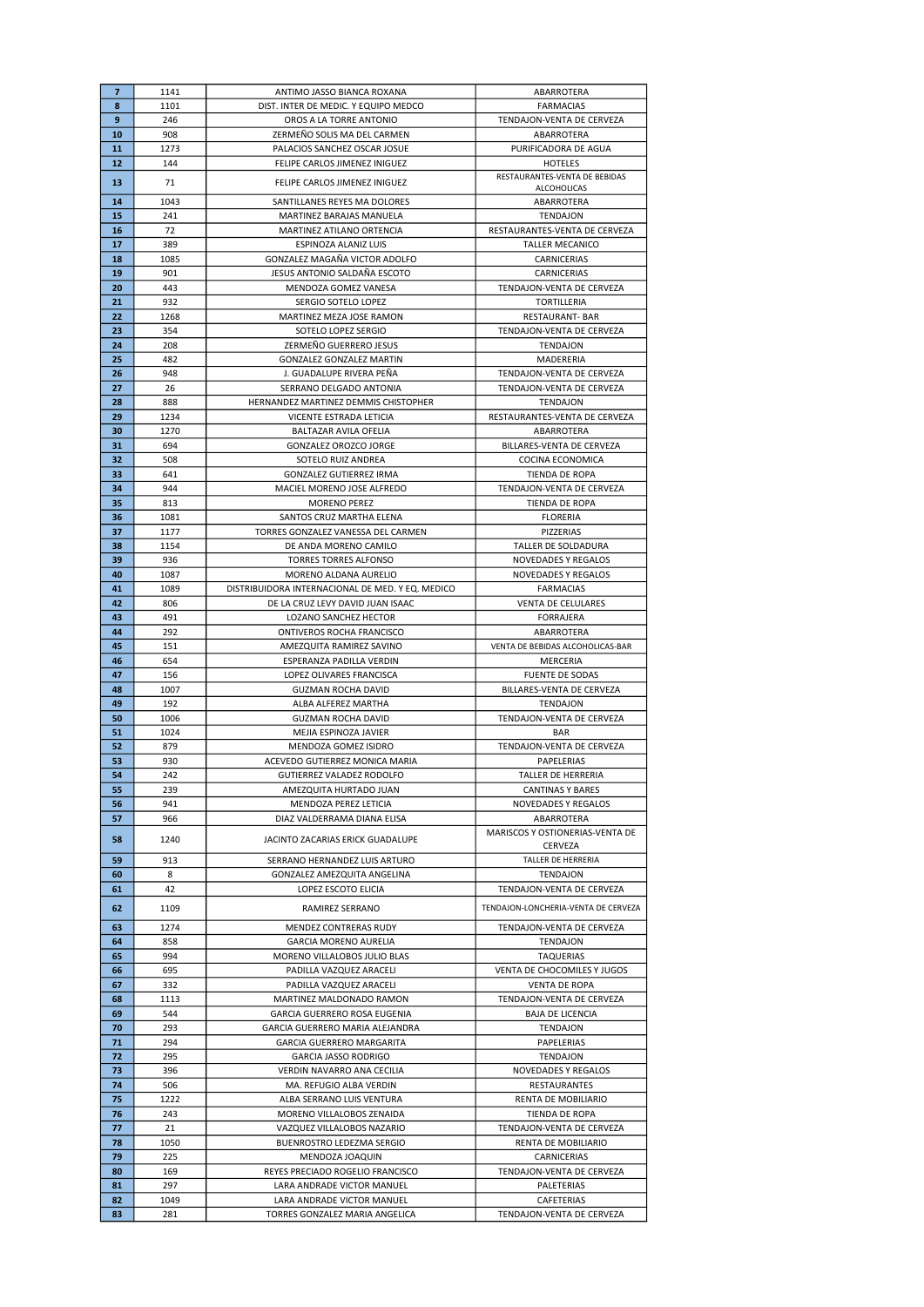| 84  | 155  | MARQUEZ GARCIA ESTHER                  | <b>CANTINAS Y BARES</b>                               |
|-----|------|----------------------------------------|-------------------------------------------------------|
| 85  | 338  | PORRAS BERMUDEZ CARLOS                 | <b>JOYERIAS</b>                                       |
| 86  | 146  | ELABORACION DE PRODUCTOS LACTEOS UNION | <b>CREMERIAS</b>                                      |
| 87  | 260  | HERNANDEZ SOLIS WENCESLAO              | <b>CENTROS</b><br>RECREATIVOS, RESTAURANTES, CANTINAS |
| 88  | 114  | MARTINEZ MALDONADO SAMUEL              | <b>VENTA DE BOTANAS</b>                               |
| 89  | 757  | <b>GARCIA JESUS Y OROZCO LUCIA</b>     | <b>CONSULTORIO DENTAL</b>                             |
| 90  | 764  | TRUJILLO ARTURO                        | ABARROTERA                                            |
| 91  | 452  | GUZMAN GUTIERREZ DOMINGA               | ABARROTERA                                            |
| 92  | 1223 | MARTINEZ MARTINEZ GERARDO              | <b>DULCERIAS</b>                                      |
| 93  | 1233 | <b>JIMENEZ ATILANO RAUL</b>            | <b>FERRETERIA</b>                                     |
| 94  | 1145 | NAVA GARCIA MARGARITA DEL ROCIO        | ABARROTERA                                            |
| 95  | 352  | NAVEIA OLIVA SANDRA                    | <b>VINICOLA</b>                                       |
| 96  | 489  | PADILLA VAZQUEZ ARACELI                | <b>DISCOTEC</b>                                       |
| 97  | 306  | CRUZ RUIZ FRANCISCO                    | <b>CANTINAS Y BARES</b>                               |
| 98  | 476  | OLIVARES BAUTISTA CESAR HUGO           | <b>CRISTALERIAS</b>                                   |
| 99  | 664  | CONTRERAS LOPEZ CAROLINA               | TENDAION-VENTA DE CERVEZA                             |
| 100 | 195  | <b>BARAJAS GUTIERREZ</b>               | <b>FERRETERIA</b>                                     |
| 101 | 75   | MARCELINO PIÑA MARTINEZ                | <b>PANADERIAS</b>                                     |
| 102 | 573  | INTERCALZA DE LEON S.A DE C.V.         | <b>FABRICA DE CALZADO</b>                             |
| 103 | 253  | DE ANDA MARTINEZ JOSE ALBERTO          | <b>TORTILLERIA</b>                                    |
| 104 | 689  | DE ANDA MARTINEZ NATALIA GUADALUPE     | <b>TORTILLERIA</b>                                    |

| <b>LICENCIAS REFRENDADAS ABRIL</b> |                 |                                        |                                 |
|------------------------------------|-----------------|----------------------------------------|---------------------------------|
| No.                                | <b>LICENCIA</b> | <b>NOMBRE</b>                          | <b>GIRO</b>                     |
| $\mathbf{1}$                       | 402             | CARPIO GUERRA JOSE DE JESUS            | MARISCOS Y OSTIONERIAS-VENTA DE |
|                                    |                 |                                        | CERVEZA                         |
| $\overline{2}$                     | 22              | SERRANO DIAZCRUZ FRANCISCO             | TENDAJON-VENTA DE CERVEZA       |
| 3                                  | 28              | CRUZ RUIS JUANA                        | <b>BAJA DE LICENCIA</b>         |
| $\overline{a}$                     | 1098            | <b>GARCIA PRADO ROSENDO</b>            | <b>VINICOLA</b>                 |
| 5                                  | 1093            | <b>RUIZ SERRANO VERONICA</b>           | <b>TENDAJON</b>                 |
| 6                                  | 55              | RUIZ GARCIA SABINO                     | <b>TENDAJON</b>                 |
| $\overline{7}$                     | 375             | <b>ACEVES RIVAS MARIA ISABEL</b>       | <b>FARMACIA</b>                 |
| 8                                  | 483             | MARTINEZ MENA MARIA ELENA              | <b>VINICOLA</b>                 |
| 9                                  | 524             | CERRILLO ANTIMO JUAN PABLO             | TENDAJON-VENTA DE CERVEZA       |
| 10                                 | 328             | <b>GARCIA GUERRERO LUIS ARTURO</b>     | <b>TENDAJON</b>                 |
| 11                                 | 1166            | HARO CERVANTES JAVIER IVAN             | VETERINARIA                     |
| 12                                 | 852             | <b>GONZALEZ PRECIADO MARTHA ALICIA</b> | RESTAURANTES- VENTA DE CERVEZA  |
| 13                                 | 1103            | HURTADO PADILLALUZ ANGELICA            | ABARROTES                       |
| 14                                 | 347             | GONZALEZ MUÑOZ ANA BERTHA              | CENADURIA                       |
| 15                                 | 738             | MORENO CRUZ MARTIN                     | TENDAJON-VENTA DE CERVEZA       |
| 16                                 | 181             | MARQUEZ SANROMAN YADIRA ADRIANA        | MINISUPER-VINICOLA              |
| 17                                 | 890             | MARQUEZ SANROMAN YADIRA ADRIANA        | MINISUPER-VINICOLA              |
| 18                                 | 891             | MARQUEZ SANROMAN YADIRA ADRIANA        | MINISUPER-VINICOLA              |
| 19                                 | 261             | ZERMEÑO GUTIERREZ MARTINA              | <b>TENDAJON</b>                 |
| 20                                 | 37              | MARTINEZ MALDONADO JUAN PABLO          | TENDAJON                        |
| 21                                 | 871             | GARCIA ALBA MARIA DE LOURDES           | PLANCHADURIA                    |
| 22                                 | 623             | REYES HERNANDEZ JUAN MANUEL            | <b>CONSULTORIO DENTAL</b>       |
| 23                                 | 817             | GRANADOS GOMEZ MARIA OLGA              | TENDAJON                        |
| 24                                 | 703             | ZARATE GONZALEZ ALFONSO                | <b>CANTINAS Y BARES</b>         |
| 25                                 | 1077            | PADILLA RAMIREZ ELSA DELIA             | SALON DE BELLEZA                |
| 26                                 | 1078            | PADILLA RAMIREZ ELSA DELIA             | TIENDA DE ROPA                  |
| 27                                 | 1110            | <b>GUTIERREZ OROS IRMA</b>             | TENDAJON-VENTA DE CERVEZA       |
| 28                                 | 736             | EUFROCINA ALBA HERNANDEZ               | TORTILLERIA                     |
| 29                                 | 1153            | COLLAZO VALADEZ LAURA                  | PERFUMERIA                      |
| 30                                 | 264             | ESPINOZA MARTINEZ EULALIA              | ABARROTERA                      |
| 31                                 | 803             | TURRUBIATES LOPEZ SANDRA ELIZABETH     | <b>NOVEDADES Y REGALOS</b>      |
| 32                                 | 1281            | ORTEGA HERNANDEZ ROSAURA               | ZAPATERIAS                      |
| 33                                 | 320             | PRECIADO MORENO JOANA LILIA            | SALON DE BELLEZA                |
| 34                                 | 215             | REA SIERRA LAURA ALICIA                | TENDAJON-VENTA DE CERVEZA       |
| 35                                 | 1276            | NAVEJA OLIVA RICARDO                   | <b>FORRAJERA</b>                |
| 36                                 | 522             | FLORIDO ZERMEÑO JUAN FLORIDO           | <b>BAJA DE LICENCIA</b>         |
| 37                                 | 645             | SOLIS SALAS JUAN                       | <b>FRUTERIA</b>                 |
| 38                                 | 433             | SANTOS GOMEZ MA BEATRIZ                | TENDAJON-VENTA DE CERVEZA       |
| 39                                 | 49              | FLORES VALADEZ MARIA DE JESUS          | TENDAJON-VENTA DE CERVEZA       |

|              | <b>LICENCIAS REFRENDADAS MAYO</b> |                                   |                           |  |
|--------------|-----------------------------------|-----------------------------------|---------------------------|--|
| No.          | <b>LICENCIA</b>                   | <b>NOMBRE</b>                     | <b>GIRO</b>               |  |
|              | 141                               | COOPDESARROLLO                    | CAIAS DE AHORRO           |  |
| $\mathbf{2}$ | 227                               | SANCHEZ MACIAS ISIDRO             | TENDAJON-VENTA DE CERVEZA |  |
| 3            | 382                               | ARAIZA GOMEZ MARIA DE LOS ANGELES | TENDAJON-VENTA DE CERVEZA |  |
| 4            | 160                               | MARTINEZ AMBRIZ LETICIA           | <b>FERRETERIAS</b>        |  |
| 5            | 745                               | MARQUEZ LOPEZ HILDA LETICIA       | <b>TORTILLERIAS</b>       |  |
| 6            | 1180                              | OLIVAREZ MARTINEZ ANA MARIA       | PALETERIA Y NEVERIAS      |  |
| 7            | 1149                              | DE LA CRUZ VALADEZ DAVIS          | PRODUCTOS DE LIMPIESA     |  |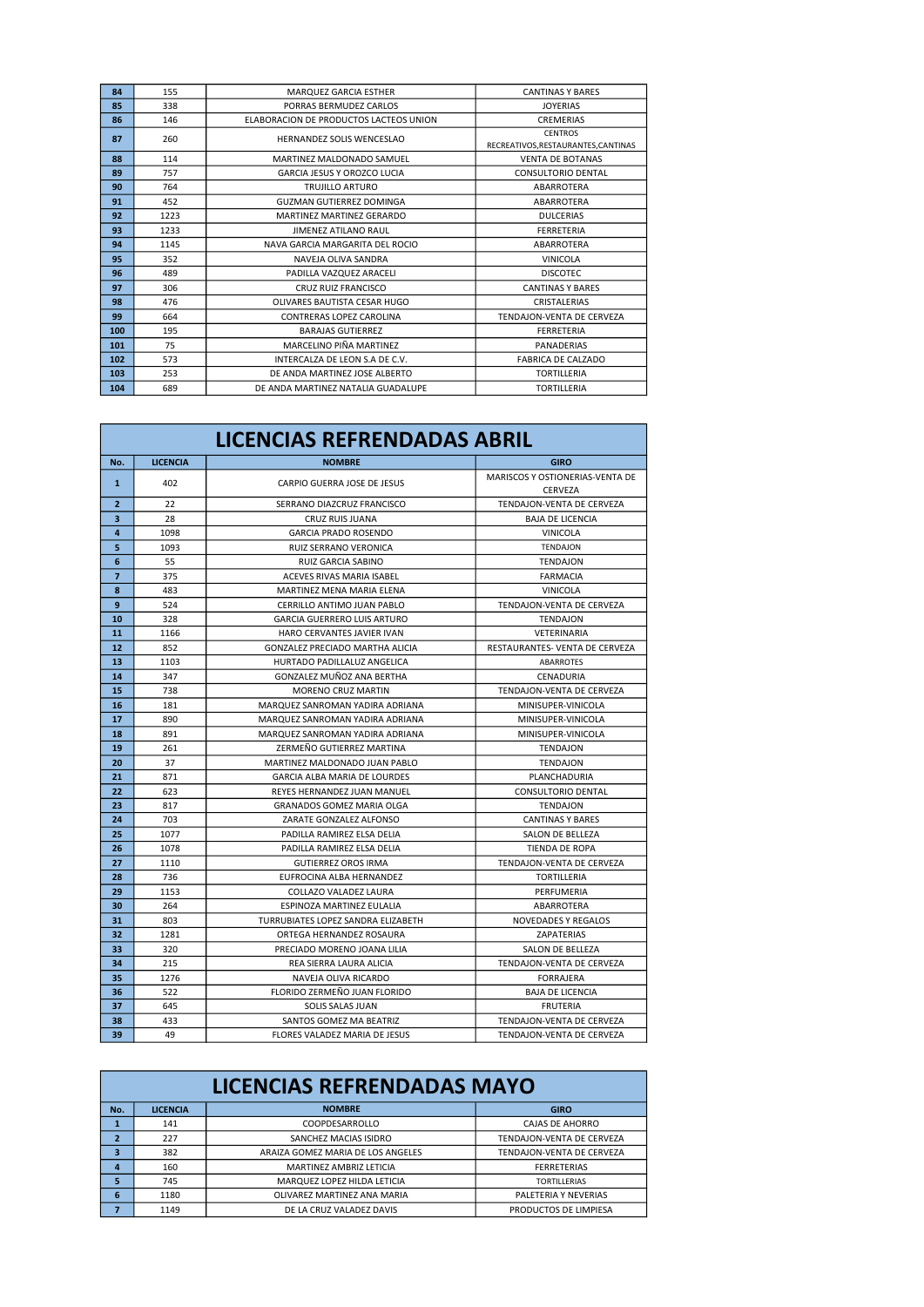| 8  | 262  | <b>GARXIA VILLALOBOS IRENE</b>        | ZAPATERIAS                          |
|----|------|---------------------------------------|-------------------------------------|
| 9  | 311  | DE LA CRUZ VALADEZ ENRIQUE            | <b>VENTA DE ROPA</b>                |
| 10 | 528  | DE LA CRUZ VALADEZ HECTOR MANUEL      | VENTA DE ARTICULOS ELECTRONICOS     |
| 11 | 97   | <b>TORRES GARCIA HUGO</b>             | VULCANIZADORA                       |
| 12 | 1120 | GUTIERREZ VELAZQUEZ JOSE JAIME        | TENDAJON-VENTA DE CERVEZA           |
| 13 | 855  | VERDIN NAVARRO MA DEL CARMEN          | <b>VINICOLA</b>                     |
| 14 | 150  | <b>MACIAS MORENO RAUL</b>             | <b>VINICOLA</b>                     |
| 15 | 776  | VERDIN ALDANA JUAN MANUEL             | <b>CANTINAS Y BARES</b>             |
| 16 | 851  | VERDIN NAVARRO MARIA DEL REFUGIO      | <b>VENTA DE REGALOS</b>             |
| 17 | 1009 | VERDIN ALDANA JUAN MANUEL             | <b>BAJA DE LICENCIA</b>             |
| 18 | 442  | PEREZ MARTINEZ GONZALO                | TAQUERIAS-VENTA DE CERVEZA          |
| 19 | 883  | NAVARRO VERDIN FERNANDO               | PIZZERIAS                           |
| 20 | 1279 | HERNANDEZ VAZQUEZ MIGUEL ANGEL        | <b>FERRETERIAS</b>                  |
| 21 | 1280 | HERNANDEZ VAZQUEZ MIGUEL ANGEL        | <b>FORRAJERA</b>                    |
| 22 | 176  | MORENO ALDANA ARNULFO                 | REGALOS                             |
| 23 | 1283 | LOPEZ GONZALEZ JUAN                   | TENDAJON                            |
| 24 | 1134 | DE ANDA LOZANO CARLOS ALEJANDRO       | <b>CARNICERIAS</b>                  |
| 25 | 1135 | DE ANDA LOZANO CARLOS ALEJANDRO       | <b>CARNICERIAS</b>                  |
| 26 | 1289 | ALBA RENTERIA LUCIA                   | COMPRA VENTA DE METALES             |
| 27 | 929  | SERVICIO HUSARES DE LA UNION          | MINISUPER VINICOLA                  |
| 28 | 503  | MARTINEZ HERMOSILLO LUIS GABRIEL      | TENDAJON-VENTA DE CERVEZA           |
| 29 | 1286 | ARRIETA PEREZ MARIA DE JESUS          | <b>MARISCOS Y OSTIONERIAS</b>       |
| 30 | 1291 | <b>GARCIA GARCIA JOSE</b>             | PURIFICADORA DE AGUA                |
| 31 | 1063 | AMEZQUITA HERNANDEZ JUAN ANTONIO      | ZAPATERIAS                          |
| 32 | 1284 | GUTIERREZ HERNANDEZ BRENDA LIZZETH    | <b>VENTA DE JUGOS</b>               |
| 33 | 562  | <b>REYES OLMEDO ARTURO</b>            | TENDAJON-VENTA DE CERVEZA           |
| 34 | 530  | LOPEZ ALBA AMPARO REBECA              | TIENDA DE ROPA                      |
| 35 | 1292 | SOTELO CRUZ JUAN FCO                  | PUESTO SEMIFIJO                     |
| 36 | 1161 | PEÑA LOPEZ ALFONSO                    | BILLAR-VENTA DE BEBIDAS ALCOHOLICAS |
| 37 | 1021 | LANDEROS RODRIGUEZ GUADALUPE          | RESTAURANTES-VENTA DE CERVEZA       |
| 38 | 1272 | ESPARZA PEREZ MA EVA                  | TENDAJON                            |
| 39 | 589  | <b>GONZALEZ OROZCO RAMON GILBERTO</b> | <b>TALLER MECANICO</b>              |
| 40 | 4    | ALFEREZ GARCIA ESPERANZA              | PANADERIAS-VENTA DE CERVAZA         |
| 41 | 1288 | <b>GARCIA VILLALOBOS ARTURO</b>       | <b>MINISUPER</b>                    |
| 42 | 159  | ATILANO REA ASDRUBAL                  | <b>TORTILLERIAS</b>                 |
| 43 | 1037 | CORNEJO HERNANDEZ SAMUEL              | <b>BAJA DE LICENCIA</b>             |
| 44 | 1285 | VALADEZ MORENO CATALINA               | TIENDA DE ROPA                      |
| 45 | 1167 | MENA JARAS RODRIGO                    | TENDAJON-VENTA DE CERVEZA           |
| 46 | 597  | GUTIERREZ OLIVA MARCO ANTONIO         | TORTILLERIAS                        |
| 47 | 1157 | RAMIREZ GARCIA PAOLA                  | VENTA DE ARTICULOS DECORATIVOS      |
| 48 | 1066 | RODRIGUE TISCAREÑO MARIA EUSEBIA      | ABARROTERA                          |
| 49 | 1147 | TORRES GONZALEZ VIRGINIA              | <b>BAZAR</b>                        |
| 50 | 1023 | SANTOS MENDEZ JUAN MELECIO            | BILLAR-VENTA DE CERVEZA             |
| 51 | 1247 | LOPEZ ARELLANO JUAN LUIS              | TENDAJON-VENTA DE CERVEZA           |
| 52 | 1129 | RIVERA OLIVARES JOSE DE JESUS         | LONCHERIA-VENTA DE CERVEZA          |
| 53 | 1130 | RIVERA OLIVARES JOSE DE JESUS         | ABARROTERA                          |
| 54 | 1728 | LOPEZ HERNANDEZ MARTINA               | <b>FRUTERIA</b>                     |

|                |                 | <b>LICENCIAS REFRENDADAS JUNIO</b> |                                                    |
|----------------|-----------------|------------------------------------|----------------------------------------------------|
| No.            | <b>LICENCIA</b> | <b>NOMBRE</b>                      | <b>GIRO</b>                                        |
| $\mathbf{1}$   | 286             | MACIEL MORENO HERMINIA             | <b>BAIA DE LICENCIA</b>                            |
| $\overline{2}$ | 1293            | JASSO GRANADOS JUAN JOSE           | ABARROTERA                                         |
| 3              | 752             | CABRERA SANCHEZ ROBERTO            | <b>TENDAION</b>                                    |
| $\overline{a}$ | 931             | SANROMAN HERNANDEZ EUSEBIO         | ROSTICERIAS-VENTA DE CERVEZA                       |
| 5              | 577             | SANROMAN HERNANDEZ EUSEBIO         | PIZZERIAS- VENTA DE CERVEZA                        |
| 6              | 893             | GUTIERREZ MORENO SERGIO            | <b>VENTA DE ROPA</b>                               |
| $\overline{7}$ | 233             | ALFEREZ ACEVEDO RAFAEL             | TENDAION-VENTA DE CERVEZA                          |
| 8              | 942             | GERVACIO ALVARADO MARIA RAMONA     | SALON DE EVENTOS                                   |
| 9              | 1241            | SANTOYO GONZALEZ ELIZABETH         | <b>VIDRIERIA</b>                                   |
| 10             | 154             | MARTINEZ GONZALEZ JESUS ALVARO     | <b>VINICOLA</b>                                    |
| 11             | 321             | GONZALEZ GAMA JUANA                | <b>TIENDA DE ROPA</b>                              |
| 12             | 1138            | HERNANDEZ LOZANO ERICKA            | <b>VENTA DE REGALOS</b>                            |
| 13             | 1294            | FIGUEROA SARMIENTO BEATRIZ         | COCINA ECONOMICA                                   |
| 14             | 1248            | RAMOS ANGUIANO JOSE LUIS           | <b>PIZZERIAS</b>                                   |
| 15             | 326             | MARTINEZ SANCHEZ ARTURO            | PIEZAS Y REPUESTOS PARA BICICLETAS                 |
| 16             | 1295            | MUÑOZ MAGAÑA TERESA YOANA          | PALETERIAS Y NEVERIAS                              |
| 17             | 1244            | ALFEREZ MARTINEZ ERIKA             | <b>TENDAION</b>                                    |
| 18             | 1238            | MARTINEZ ARELLANO MARIO ALBERTO    | MARISCOS Y OSTIONERIAS- VENTA DE<br><b>CERVEZA</b> |
| 19             | 1235            | RAMIREZ GRANADOS ROSA              | COCINS ECONOMICA                                   |
| 20             | 1236            | RAMIREZ GRANADOS ALEJANDRO ESTEBAN | <b>ASESORIA JURIDICA</b>                           |
| 21             | 1242            | <b>GARCIA GUTIERREZ JUAN PABLO</b> | <b>CARNICERIAS</b>                                 |
| 22             | 592             | ALVAREZ ACEVEDO PASCUAL            | <b>CARPINTERIA</b>                                 |
| 23             | 1210            | <b>MARTINEZ TORRES MARIA BELEN</b> | <b>ABARROTERA</b>                                  |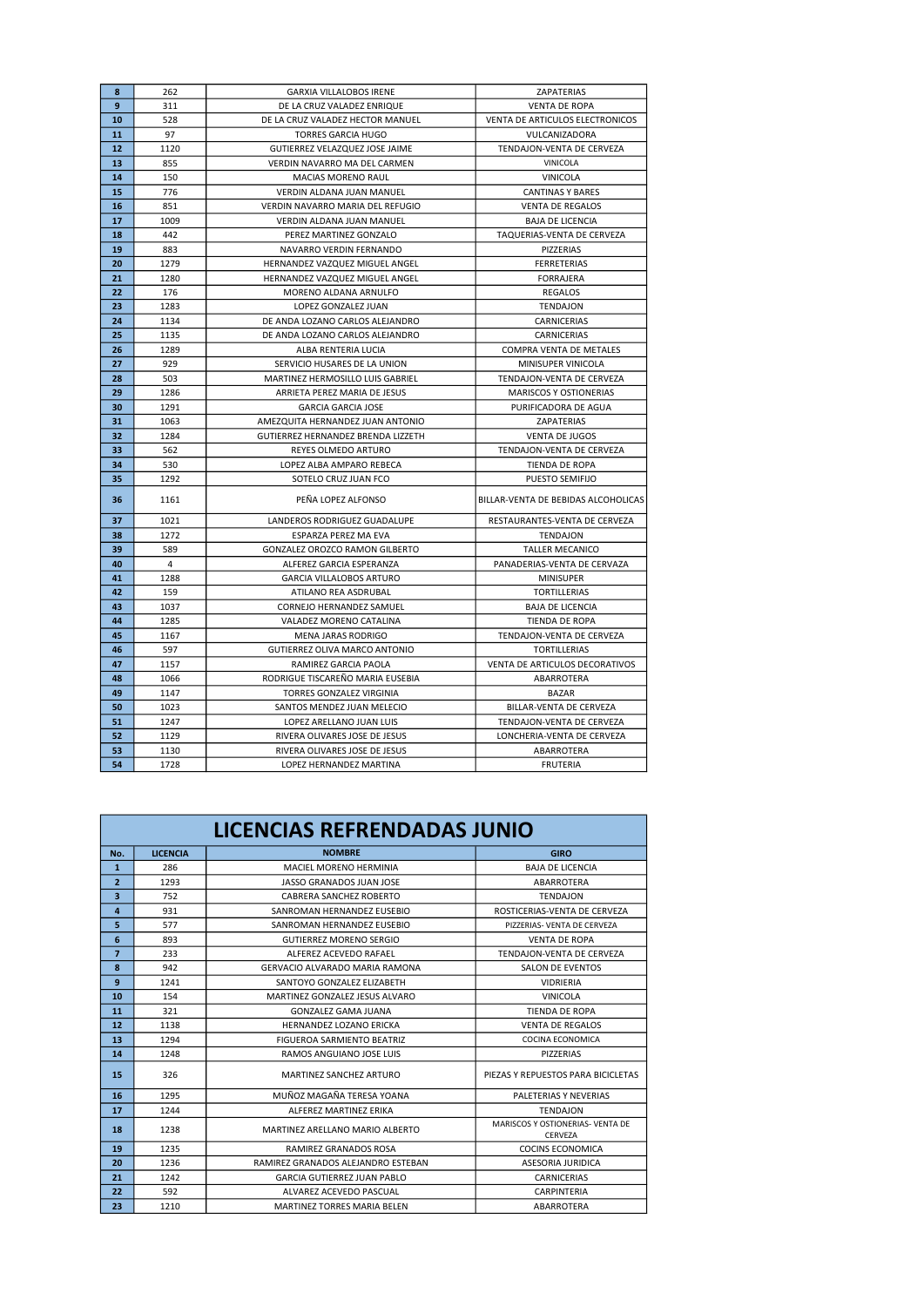| 24 | 1245 | MUÑOZ ARIAS AIDA CECILIA             | <b>SALON DE BELLEZA</b>                   |
|----|------|--------------------------------------|-------------------------------------------|
| 25 | 1156 | SANTOS HERNANDEZ PABLO DE JESUS      | <b>TALLER MECANICO</b>                    |
| 26 | 1271 | <b>GOMEZ SOTELO MARIA ITHZEL</b>     | PIZZERIA                                  |
| 27 | 1142 | <b>MORENO GUERRERO JULIA</b>         | <b>DULCERIAS</b>                          |
| 28 | 467  | MORENO VILLALOBOS JOSE               | CARNICERIAS                               |
| 29 | 31   | ECHEVERRIA SANTOS VALENTINA          | <b>TENDAJON</b>                           |
| 30 | 487  | MARTINEZ SOLIS LEONARDO              | <b>TALLER DE HERRERIA</b>                 |
| 31 | 288  | <b>GONZALEZ MARTINEZ GRISELDA</b>    | <b>VENTA DE ROPA</b>                      |
| 32 | 1143 | <b>GONZALEZ MARTINEZ JUAN MANUEL</b> | <b>FORRAJERA</b>                          |
| 33 | 1230 | <b>BARAJAS GOMEZ PEDRO</b>           | <b>SALON DE EVENTOS</b>                   |
| 34 | 1148 | HERNANDEZ HOUGHAM ASHLEIGH MARIE     | <b>BAJA E LICENCIA</b>                    |
| 35 | 1287 | SOTELO LOPEZ SERGIO                  | ABARROTERA                                |
| 36 | 1278 | CELEDON PALACIO ELEAZAR              | <b>FUNERARIAS</b>                         |
| 37 | 981  | MACIAS GUERRA MARIA TERESA           | ABARROTERA                                |
| 38 | 1246 | PADILLA MATA PEDRO GUSTAVO           | PELUQUERIAS                               |
| 39 | 1165 | RAMIREZ CASTRO ELISA                 | TENDAJON-VENTA DE CERVEZA                 |
| 40 | 222  | RAMIREZ CASTRO ELISA                 | <b>BAJA DE LICENCIA</b>                   |
| 41 | 854  | <b>GRANADOS RAMIREZ MARIA TERESA</b> | CENADURIA                                 |
| 42 | 340  | OLIVARES DE PALOS FABIOLA            | <b>BAJA DE LICENCIA</b>                   |
| 43 | 1282 | TORRES GARCIA FRANCISCO JAVIER       | TALABARTERIA                              |
| 44 | 271  | MAGAÑA RAMIREZ EDUARDO JESUS         | <b>FARMACIA</b>                           |
| 45 | 701  | AMEZQUITA ESPINOZA MARIA DOLORES     | <b>VENTA DE MOLE</b>                      |
| 46 | 228  | AMEZQUITA AMEZQUITA ANA MARIA        | <b>TENDAJON</b>                           |
| 47 | 1297 | AMEZQUITA MARQUEZ ANA LIDIA          | PAPELERIAS                                |
| 48 | 1061 | MORENO ACEVEDO MA. TEOFILA           | <b>TENDAJON</b>                           |
| 49 | 161  | HERNANDEZ SANDOVAL ALFREDO           | PELUQUERIAS                               |
| 50 | 960  | <b>MACIEL MORENO RAMON</b>           | <b>AUTOLAVADO</b>                         |
| 51 | 196  | SIERRA FLORES ANTONIO                | <b>BAJA DE LICENCIA</b>                   |
| 52 | 617  | TORRES HERMOSILLO MARIA DE JESUS     | SALON DE BELLEZA                          |
| 53 | 1088 | PEREZ AVALOS SANJUANA LORENA         | <b>BAJA DE LICENCIA</b>                   |
| 54 | 1155 | MACIEL GONZALEZ FRANCISCO JAVIER     | VETERINARIA                               |
| 55 | 788  | GUTIERREZ PADILLA ERENDIRA NORELI    | PRODUCTOS DE SALCHICHONERIA Y<br>CREMERIA |
| 56 | 525  | <b>GARCIA OLMEDA BARTOLO</b>         | <b>TALLER DE HERRERIA</b>                 |
| 57 | 1209 | HUERTA PEÑA LAURA ALEJANDRA          | PERFUMERIA                                |
| 58 | 857  | BERMUDEZ CABRAL SUSANA YAZMIN        | PURIFICADORA DE AGUA                      |
| 59 | 767  | HUERTA PEÑA LAURA ALEJANDRA          | CYBER-CAFÉ                                |

|                |                 | LICENCIAS REFRENDADAS JULIO |                  |                   |                                                                   |
|----------------|-----------------|-----------------------------|------------------|-------------------|-------------------------------------------------------------------|
| No.            | <b>LICENCIA</b> | <b>NOMBRE</b>               |                  |                   | <b>GIRO</b>                                                       |
| $\mathbf{1}$   | 785             | <b>TERESA</b>               | <b>GARCIA</b>    | VALLECILLO        | <b>FUNERARIA</b>                                                  |
| $\mathbf{z}$   | 746             | <b>TEODULO</b>              | <b>MACIAS</b>    | <b>MORENO</b>     | <b>ELABORACION</b><br>DE<br><b>ENCURTIDOS</b>                     |
| 3              | 943             | <b>JOSE ANTONIO</b>         | <b>MARQUEZ</b>   | LOPEZ             | <b>BAR</b>                                                        |
| 4              | 937             | <b>ADELA</b>                | GONZALEZ         | GONZALEZ          | <b>VENTA DE</b><br><b>ROPA</b>                                    |
| 5              | 473             | <b>MARIA ROSA</b>           | <b>JASSO</b>     | <b>GOMEZ</b>      | <b>ABARROTES</b>                                                  |
| 6              | 54              | <b>EMMA ANGELICA</b>        | <b>OROZCO</b>    | <b>RAMOS</b>      | <b>ABARROTES</b>                                                  |
| $\overline{7}$ | 1070            | <b>JORGE ARMANDO</b>        | VALDERRAMA       | <b>MONTERO</b>    | <b>BILLARES</b>                                                   |
| 8              | 547             | JOSE DE JESUS               | <b>SERRANO</b>   | <b>LIMON</b>      | <b>PUESTO</b><br><b>SEMIFIJO</b>                                  |
| 9              | 837             | <b>MARIA TERESA</b>         | <b>TORRES</b>    | <b>HURTADO</b>    | <b>TIENDA DE</b><br><b>ROPA</b>                                   |
| 10             | 1116            | <b>OLIVIA</b>               | <b>GUTIERREZ</b> | <b>PALOS</b>      | <b>VENTA DE</b><br><b>ROPA</b>                                    |
| 11             | 266             | <b>ESPERANZA</b>            | <b>MUÑOZ</b>     | <b>CONTRERAS</b>  | <b>ABARROTES</b>                                                  |
| 12             | 419             | <b>ESMERALDA</b>            | PEREZ            | <b>RAMIREZ</b>    | <b>AGENCIA DE</b><br><b>VIAJES</b>                                |
| 13             | 793             | <b>SERGIO</b>               | <b>DELGADO</b>   | <b>ECHEVERRIA</b> | <b>VIDRERIA</b>                                                   |
| 14             | 727             | <b>MARTHA</b>               | <b>BARAJAS</b>   | <b>JASSO</b>      | <b>CONSULTORIO</b><br><b>DENTAL</b>                               |
| 15             | 417             | CARLOS                      | <b>RIVERA</b>    | <b>VILLALOBOS</b> | <b>ABARROTES</b>                                                  |
| 16             | 910             | <b>MA OFELIA</b>            | <b>MARQUEZ</b>   | <b>NAVARRO</b>    | PANADERIA                                                         |
| 17             | 1239            | ARTURO ALONSO               | <b>GUTIERREZ</b> | <b>GUTIERREZ</b>  | <b>FABRICACION</b><br>DE<br><b>PRODUCTOS</b><br><b>LACTEOS</b>    |
| 18             | 692             | <b>ALEJANDRO</b>            | PFREZ            | <b>MARTINEZ</b>   | ALQUILER DE<br><b>TRAJES</b>                                      |
| 19             | 616             | <b>RAMON ALBERTHO</b>       | <b>AMBRIZ</b>    | CABRERA           | <b>CERRAJERIA</b>                                                 |
| 20             | 635             | <b>MARGARITA</b>            | <b>HERNANDEZ</b> | <b>OLIVAREZ</b>   | <b>ABARROTES</b>                                                  |
| 21             | 342             | <b>VICTOR</b>               | <b>GALVAN</b>    | CAMACHO           | PASTELERIA                                                        |
| 22             | 148             | <b>MARIA SANTOS</b>         | ORTIZ            | <b>AMEZQUITA</b>  | <b>RESTAURANTE</b>                                                |
| 23             | 979             | <b>HUGO</b>                 | <b>MARQUEZ</b>   | <b>PRECIADO</b>   | <b>VENTA DE</b><br><b>CERVEZA EN</b><br><b>BOTELLA</b><br>CERRADA |
| 24             | 1298            | <b>SANDRO</b>               | GONZALEZ         | <b>ARENAS</b>     | <b>ABARROTES</b>                                                  |
| 25             | 551             | <b>MA EUGENIA</b>           | <b>BECERRA</b>   | <b>CENTENO</b>    | <b>ABARROTES</b>                                                  |
| 26             | 807             | ANA GABRIELA                | <b>NAVA</b>      | CRUZ              | <b>SALON DE</b><br><b>BELLEZA</b>                                 |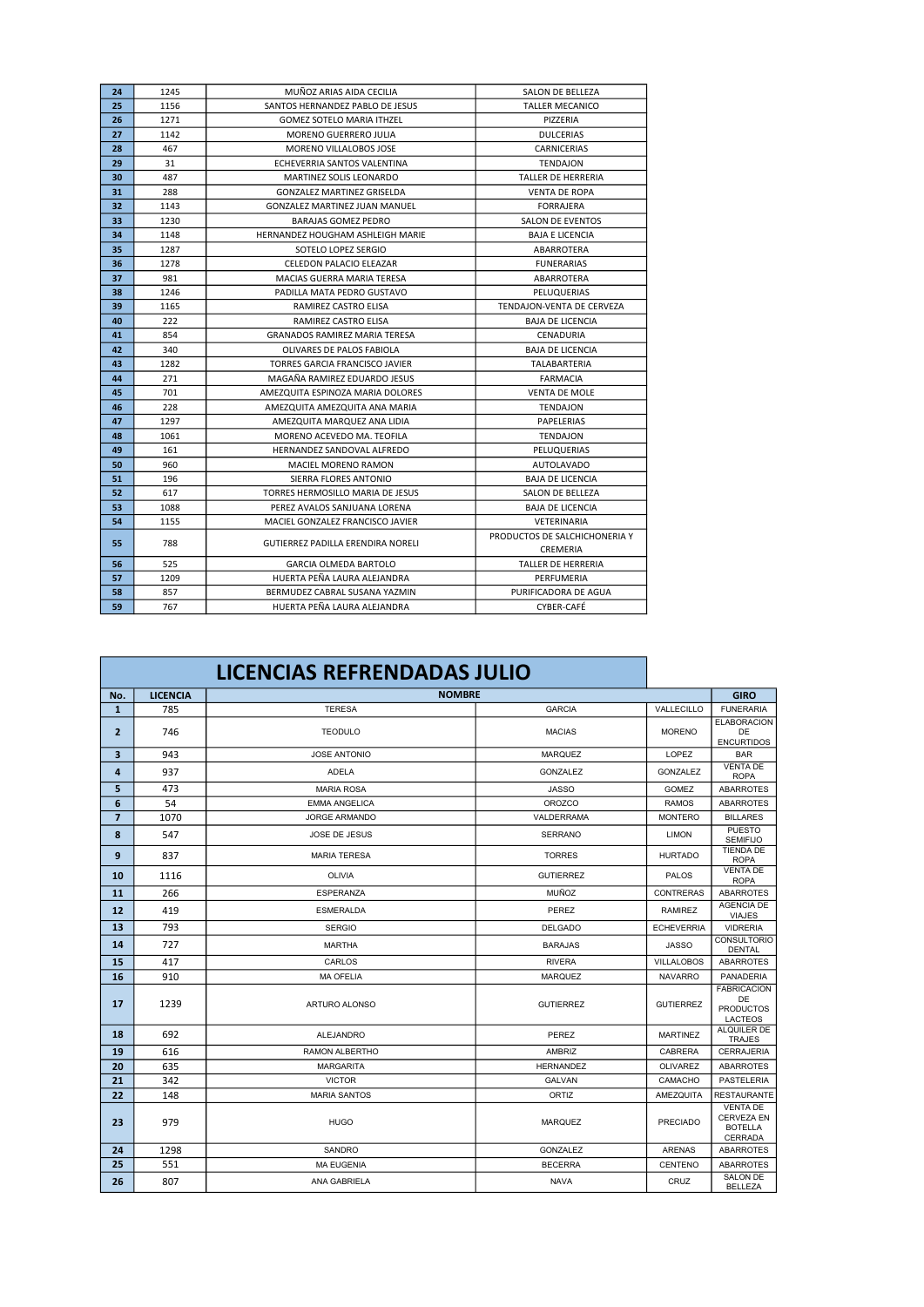| 27       | 594        | <b>MARIA REBECA</b>      | GONZALEZ                     | <b>PRADO</b>      | <b>VENTA DE</b><br><b>ALIMENTOS</b><br>PARA<br>ANIMALES |
|----------|------------|--------------------------|------------------------------|-------------------|---------------------------------------------------------|
| 28       | 804        | <b>JUANA</b>             | <b>NAVA</b>                  | HERNANDEZ         | <b>ABARROTES</b>                                        |
| 29       | 784        | <b>CRRISTINA NATALY</b>  | <b>MACIEL</b>                | <b>RAMOS</b>      | <b>SALON DE</b><br><b>BELLEZA</b>                       |
| 30       | 912        | CARLOS                   | <b>VILLALOBOS</b>            | <b>MARTINEZ</b>   | <b>ABARROTES</b><br>CON VENTA DE<br>CERVEZA             |
| 31       | 235        | ARNULFO                  | HERNANDEZ                    | AGUIÑAGA          | CORRALON                                                |
| 32       | 572        | <b>JORGE</b>             | <b>MORENO</b>                | <b>VILLALOBOS</b> | <b>RESTAURANTE</b><br>DE MARISCOS                       |
| 33       | 859        | LUIS GABRIELA            | ANDRADE                      | <b>REYES</b>      | <b>TIENDA DE</b><br><b>REVISTAS</b>                     |
| 34       | 1296       | ARODOLFO                 | <b>GARCIA</b>                | PADILLA           | <b>FORRAJERA</b>                                        |
| 35       | 387        | <b>EDUARDO</b>           | <b>GARCIA</b>                | <b>SANCHEX</b>    | TALLER                                                  |
| 36       | 658        | <b>FCO JESUS</b>         | GONZALEZ                     | <b>RAMOS</b>      | <b>MECANICO</b><br><b>SALON DE</b>                      |
|          |            | <b>MARIA DEL PILAR</b>   | PADILLA                      |                   | BELLEZA<br><b>REFACCIONARI</b>                          |
| 37       | 512        |                          |                              | VAZQUEZ           | A                                                       |
| 38       | 678        | <b>JOSEFINA LIVIER</b>   | PEREZ                        | <b>GUTIERREZ</b>  | <b>FERRETERIA</b><br><b>PUESTO</b>                      |
| 39       | 934        | VICTOR MANUEL            | <b>GOMEZ</b>                 | <b>ROCHA</b>      | <b>SEMIFIJO</b><br><b>ABARROTES</b>                     |
| 40       | 65         | JAVIER ASSAEL            | SANTOYO                      | <b>GARCIA</b>     | CON VENTA DE                                            |
| 41       | 947        | MARTIN                   | CRUZ                         | TREJO             | CERVEZA<br><b>OPTICA</b>                                |
| 42       | 350        | CATALINA                 | AMEZQUITA                    | PEREZ             | <b>TORTILLERIA</b>                                      |
| 43       | 1221       | CELSO                    | <b>ESPINOZA</b>              | AMEZQUITA         | PALETERIA Y<br><b>NEVERIA</b>                           |
| 44       | 267        | <b>ELIAZAR</b>           | <b>GARCIA</b>                | <b>GARCIA</b>     | ABARROTES                                               |
| 45       | 989        | <b>LUZ VERONICA</b>      | PALOS                        | <b>GUTIERREZ</b>  | <b>VENTA DE</b><br><b>ROPA</b>                          |
|          |            |                          |                              |                   | ABARROTES                                               |
| 46       | 230        | <b>JOSE LUIS</b>         | <b>RAMOS</b>                 | <b>RAMOS</b>      | CON VENTA DE<br>CERVEZA                                 |
| 47       | 9          | <b>ESTHER</b>            | <b>ATILANO</b>               | <b>AMDOR</b>      | <b>LONCHERIA</b><br>CON VENTA DE                        |
|          |            |                          |                              |                   | CERVEZA                                                 |
| 48       | 909        | LILI ADRIANA             | <b>FLORES</b>                | HERNANDEZ         | ABARROTES<br><b>TALLER DE</b>                           |
| 49       | 198        | <b>IGNACIO</b>           | <b>GUTIERREZ</b>             | <b>RAMOS</b>      | SOLDADURA                                               |
| 50<br>51 | 765<br>756 | DAVID DE JESUS<br>OFELIA | DE LA CRUZ<br><b>ATILANO</b> | CONTRERAS<br>CANO | PAPELERIA<br>ABARROTES                                  |
| 52       | 496        | JOSE ALEJANDRO           | AMBRIZ                       | <b>ALFEREZ</b>    | <b>SALON DE</b>                                         |
| 53       | 1299       | J JESUS                  | <b>FLORES</b>                | AYALA             | BELLEZA<br>PANADERIA                                    |
|          |            |                          |                              |                   | <b>ABARROTES</b>                                        |
| 54       | 1269       | MARIA DEL ROSARIO        | <b>NIETO</b>                 | PEREZ             | CON VENTA DE<br>CERVEZA                                 |
| 55       | 15         | <b>MIRIAM LUCIA</b>      | AMBRIZ                       | <b>LUCIA</b>      | PANADERIA                                               |
| 56       | 849        | OLIVIA DEL ROSARIO       | GONZALEZ                     | <b>ALBA</b>       | <b>NOVEDADES Y</b><br><b>REGALOS</b>                    |
| 57       | 586        | <b>MARGARITA</b>         | <b>OLIVA</b>                 | HERNANDEZ         | <b>TIENDA DE</b><br><b>ROPA</b>                         |
| 58       | 343        | <b>NORMA</b>             | CORNEJO                      | <b>FLORES</b>     | CENADURIA                                               |
| 59       | 539        | MARIA DE LA LUZ          | <b>GUTIERREZ</b>             | VELAZQUEZ         | PALETERIA Y<br><b>NEVERIA</b>                           |
| 60       | 1250       | JESSICA CONCEPCION       | RAMIREZ                      | PEÑA              | <b>VETERINARIA</b>                                      |
| 61       | 762        | <b>KARINA</b>            | <b>MARTINEZ</b>              | <b>GUTIERREZ</b>  | PIZZERIA<br><b>VENTA DE</b>                             |
| 62       | 652        | ABEL                     | <b>GUTIERREZ</b>             | GONZALEZ          | POLLO                                                   |
| 63       | 789        | BBVA BANCOMER S.A        |                              |                   | <b>SERVICIOS</b><br><b>BANCARIOS</b>                    |
| 64       | 381        | <b>MARIA MERCEDES</b>    | <b>MARTINEZ</b>              | MALDONADO         | <b>TIENDA DE</b><br><b>ROPA</b>                         |
| 65       | 298        | MA SOCORRO               | <b>MARTINEZ</b>              | MALDONADO         | <b>ABARROTES</b>                                        |
| 66       | 1090       | <b>GUSTAVO</b>           | <b>BELMONTE</b>              | VAZQUEZ           | <b>VETERINARIA</b>                                      |
| 67       | 700        | <b>ANTONIO</b>           | <b>MUÑOZ</b>                 | <b>GARCIA</b>     | <b>VINICOLA</b><br><b>CRIA Y</b>                        |
| 68       | 991        | <b>OSCAR</b>             | <b>GARCIA</b>                | <b>MUÑOZ</b>      | ENGORDA DE                                              |
|          |            |                          |                              |                   | CERDOS<br><b>ABARROTES</b>                              |
| 69       | 1035       | <b>IMELDA</b>            | <b>MUÑOZ</b>                 | <b>MARQUEZ</b>    | CON VENTA DE<br>CERVEZA                                 |
| 70       | 1300       | <b>ALFREDO</b>           | <b>MARTINEZ</b>              | GONZALEZ          | ARTESANIAS Y<br><b>REGALOS</b>                          |
| 71       | 245        | ANGELES LUZ HERMINIA     | <b>MACIEL</b>                | <b>ACEVEDO</b>    | SALON DE                                                |
|          |            |                          |                              |                   | BELLEZA<br><b>VENTA DE</b>                              |
| 72       | 1137       | REBECA                   | <b>MARQUEZ</b>               | LOPEZ             | <b>REGALOSY</b><br>NOVEDADES                            |
| 73       | 869        | <b>IRANSI</b>            | TRUJILLO                     | <b>MARTINEZ</b>   | <b>REFACCIONARI</b><br>Α                                |
| 74       | 1160       | CARLOS                   | LOPEZ                        | <b>GUTIERREZ</b>  | <b>FORRAJERA</b>                                        |
| 75       | 801        | <b>ERMINIA</b>           | GONZALEZ                     | <b>REA</b>        | <b>CARNICERIA</b>                                       |
| 76       | 232        | MAYRA ANTONIA            | <b>MARTINEZ</b>              | <b>FLORES</b>     | ABARROTES<br><b>TIENDA DE</b>                           |
| 77       | 514        | <b>GREGORIA</b>          | <b>GUTIERREZ</b>             | <b>MORENO</b>     | <b>ROPA</b>                                             |
| 78       | 216        | <b>ROSALIO</b>           | <b>MACIEL</b>                | <b>GUZMAN</b>     | <b>CARNICERIA</b>                                       |
| 79       | 959        | <b>MARIA ANGELICA</b>    | <b>TORRES</b>                | GONZALEZ          | <b>RESTAURANT</b><br>CON VENTA DE                       |
| 80       | 763        | MAGDALENO                | GOMEZ                        | RAMIREZ           | CERVEZA<br>ABARROTES                                    |
|          |            |                          |                              |                   | ABARROTES                                               |
| 81       | 1225       | <b>MARISOL</b>           | <b>HERNANDEZ</b>             | <b>MACIAS</b>     | CON VENTA DE<br>CERVEZA                                 |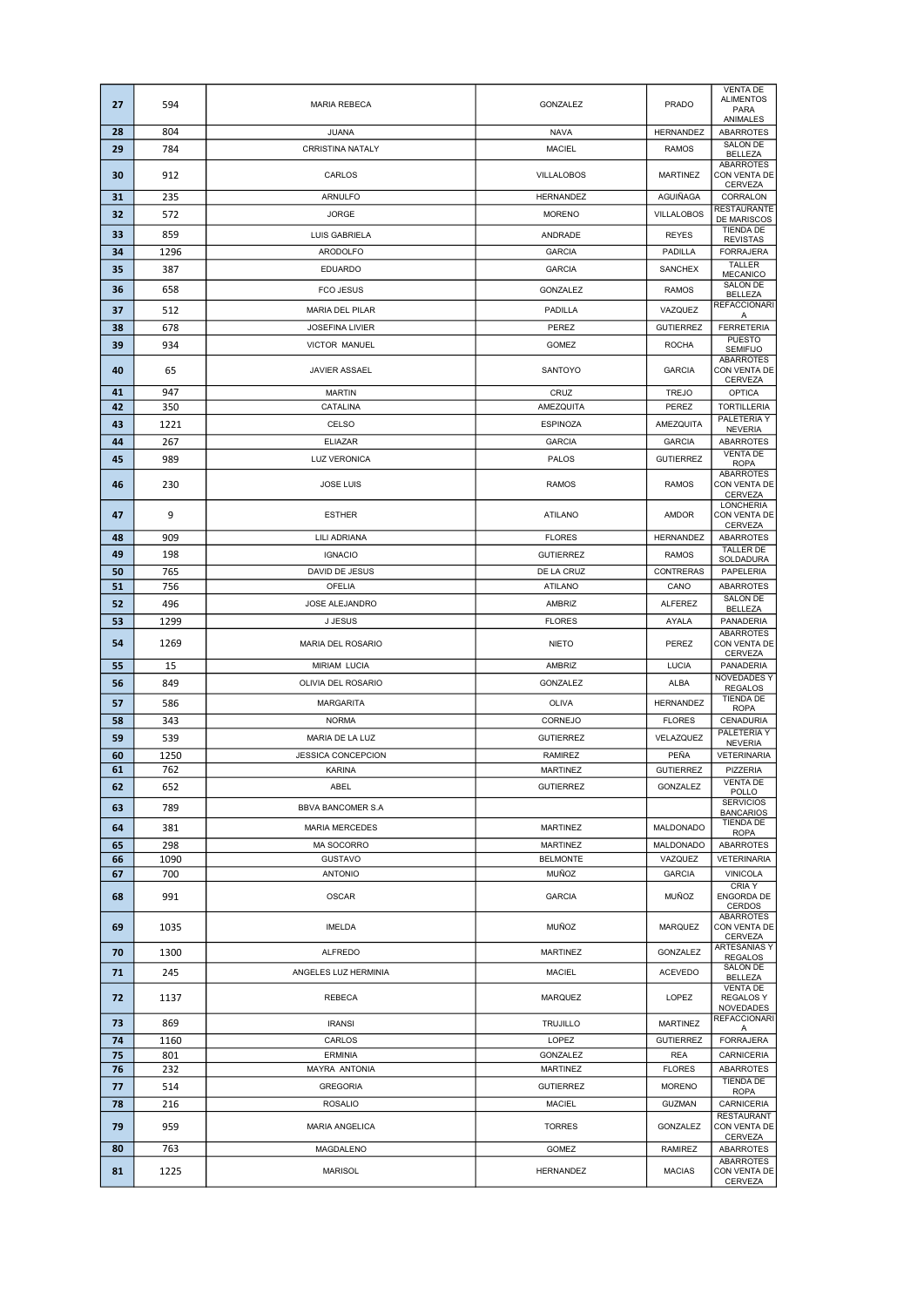|                |                 | <b>LICENCIAS REFRENDADAS AGOSTO</b>           |                  |                  |                                                                 |
|----------------|-----------------|-----------------------------------------------|------------------|------------------|-----------------------------------------------------------------|
|                |                 | <b>LICENCIAS MUNICIPALES</b>                  |                  |                  |                                                                 |
| No.            | <b>LICENCIA</b> | <b>NOMBRE</b>                                 |                  |                  | <b>GIRO</b>                                                     |
| $\mathbf{1}$   | 244             | <b>JOEL</b>                                   | LUNA             | <b>MACIEL</b>    | <b>TORTILLERIA</b>                                              |
| $\overline{2}$ | 940             | <b>JUAN DE DIOS</b>                           | PEREZ            | ZAMARRIPA        | <b>TALLER</b><br><b>MECANICO</b>                                |
| 3              | 1301            | <b>MARIA GUADALUPE</b>                        | <b>TRUJILLO</b>  | <b>GARCIA</b>    | COCINA<br><b>ECONOMICA</b>                                      |
| 4              | 69              | <b>ALBERTO</b>                                | <b>MARTINEZ</b>  | CONTRERAS        | <b>RESTAURANT</b><br><b>DE MARISCOS</b>                         |
| 5              | 1001            | KARINA ALEJANDRA                              | SANCHEZ          | <b>TORRES</b>    | <b>SALON DE</b><br><b>BELLEZA</b>                               |
| 6              | 323             | <b>CONSUELO</b>                               | VALDERRAMA       | PEREZ            | <b>ABARROTES</b>                                                |
| $\overline{7}$ | 1261            | AVICOLA Y PORCICOLA DE LOS ALTOS S.A. DE C.V. |                  |                  |                                                                 |
| 8              | 1259            | AVICOLA Y PORCICOLA DE LOS ALTOS S.A. DE C.V. |                  |                  |                                                                 |
| 9              | 1262            | AVICOLA Y PORCICOLA DE LOS ALTOS S.A. DE C.V. |                  |                  |                                                                 |
| 10             | 1260            | AVICOLA Y PORCICOLA DE LOS ALTOS S.A. DE C.V. |                  |                  |                                                                 |
| 11             | 1258            | AVICOLA Y PORCICOLA DE LOS ALTOS S.A. DE C.V. |                  |                  | <b>GRANJAS DE</b><br>POLLOS Y<br><b>CERDOS</b>                  |
| 12             | 1095            | JOSE MUANUEL                                  | <b>GOMEZ</b>     | GAMEZ            | LLANTERA                                                        |
| 13             | 982             | <b>AVELINO</b>                                | <b>GUERRA</b>    | <b>GUTIERREZ</b> | <b>RESTAURANT</b>                                               |
| 14             | 630             | <b>MARIA ELEJANDRA</b>                        | <b>JAUREGUI</b>  | CENTENO          | <b>FERRETERIA</b>                                               |
| 15             | 1229            | <b>MIGUEL ANGEL</b>                           | ORTEGA           | <b>MANSILLAS</b> | <b>ABARROTES</b><br>CON VENTA DE<br>CERVEZA                     |
| 16             | 896             | <b>LEONOR</b>                                 | <b>JASSO</b>     | PADILLA          | CYBER CAFÉ                                                      |
| 17             | 620             | <b>BRENDA MIRELLA</b>                         | DE LA CRUZ       | <b>JIMENEZ</b>   | <b>VENTA DE</b><br><b>ARTICULOS</b><br>PARA<br><b>CEREMONIA</b> |
| 18             | 199             | MA. DEL ROSARIO                               | <b>TRUJILLO</b>  | <b>RAMOS</b>     | <b>ABARROTES</b>                                                |
| 19             | 313             | <b>RICARDO</b>                                | <b>GARCIA</b>    | <b>GUERRERO</b>  | <b>DULCERIA</b>                                                 |
| 20             | 386             | <b>GABRIEL</b>                                | <b>BARAJAS</b>   | <b>ROMERO</b>    | <b>TORTILLERIA</b>                                              |
| 21             | 1302            | EPIFANIA                                      | <b>ONTIVEROS</b> | <b>TORRES</b>    | <b>ABARROTES</b>                                                |
| 22             | 1067            | MARIA DEL CARMEN                              | <b>ARRIETA</b>   | <b>GARCIA</b>    | <b>SALON DE</b><br><b>EVENTOS</b><br><b>SOCIALES</b>            |

## **LICENCIAS REFRENDADAS SEPTIEMBRE**

п

|     | <b>LICENCIAS MUNICIPALES</b> |                       |                |                  |                                                                           |
|-----|------------------------------|-----------------------|----------------|------------------|---------------------------------------------------------------------------|
| No. | <b>LICENCIA</b>              | <b>NOMBRE</b>         |                |                  | <b>GIRO</b>                                                               |
|     | 1039                         | <b>JORGE HUMBERTO</b> | <b>RUIZ</b>    | <b>GARCIA</b>    | <b>RESTAURANT</b><br><b>DE MARISCOS</b><br>CON VENTA DE<br><b>CERVEZA</b> |
| 2   | 1299                         | <b>ALEJANDRA</b>      | <b>FLORES</b>  | ANDRADE          | PANADERIA                                                                 |
| 3   | 1008                         | J. CONCEPCION         | <b>VERDIN</b>  | <b>ALDANA</b>    | CANTINA                                                                   |
| 4   | 595                          | <b>ANA CRISTINA</b>   | <b>RAMIREZ</b> | <b>GRANADOS</b>  | <b>CONSULTORIO</b>                                                        |
| 5   | 23                           | <b>JUANA</b>          | AMEZQUITA      | <b>RODRIGUEZ</b> | <b>ABARROTES</b>                                                          |
| 6   | 958                          | <b>LETICIA</b>        | <b>VICENTE</b> | <b>ESTRADA</b>   | <b>EXPENDIO DE</b><br><b>CERVEZA</b>                                      |
| 7   | 1219                         | <b>JUAN FCO.</b>      | SOTELO         | CRUZ             | PERFUMERIA                                                                |

|                                   |                 | <b>LICENCIAS REFRENDADAS OCTUBRE</b> |                 |                                                                |               |                                                            |
|-----------------------------------|-----------------|--------------------------------------|-----------------|----------------------------------------------------------------|---------------|------------------------------------------------------------|
| No.                               | <b>LICENCIA</b> | <b>NOMBRE</b>                        |                 |                                                                | <b>PRECIO</b> | <b>GIRO</b>                                                |
| 1                                 | 1060            | <b>LEONARDO IVAN</b>                 | LOZANO          | MAGAÑA                                                         | \$285.76      | <b>TOSTADURIA</b>                                          |
| 2                                 | 902             | LUIS EDUARDO                         | <b>REYES</b>    | <b>PRECIADO</b>                                                | \$148.58      | <b>VIDEOJUEGOS</b>                                         |
| 3                                 | 1115            | JOSE GUADALUPE                       | CARDONA         | <b>ESPINOSA</b>                                                | \$1,999.83    | <b>ABARROTES</b><br><b>CON VENTA DE</b><br><b>CERVEZA</b>  |
| 4                                 | 318             | <b>MARTHA ANGELICA</b>               | <b>MARTINEZ</b> | MAGAÑA                                                         | \$728.34      | <b>CREMERIA</b>                                            |
| 5                                 | 1022            | <b>JOSE LUIS</b>                     | <b>RAMIREZ</b>  | <b>VILLALOBOS</b>                                              | \$2.011.95    | <b>RESTAURANT</b><br><b>CON VENTA DE</b><br><b>CERVEZA</b> |
| NUTRICAL S.A. DE C.V.<br>691<br>6 |                 |                                      | \$186.17        | <b>FABRIZACION</b><br>DE<br><b>PRODUCTOS</b><br><b>LACTEOS</b> |               |                                                            |
| 7                                 | 1294            | <b>BEATRIZ</b>                       | <b>FIGUEROA</b> | <b>SARMIENTO</b>                                               | \$97.00       | <b>COCINA</b><br><b>ECONOMICA</b>                          |
| 8                                 | 742             | <b>FELIPA</b>                        | GONZALEZ        | <b>OLIVAREZ</b>                                                | \$186.17      | <b>NOVEDADES Y</b><br><b>REGALOS</b>                       |